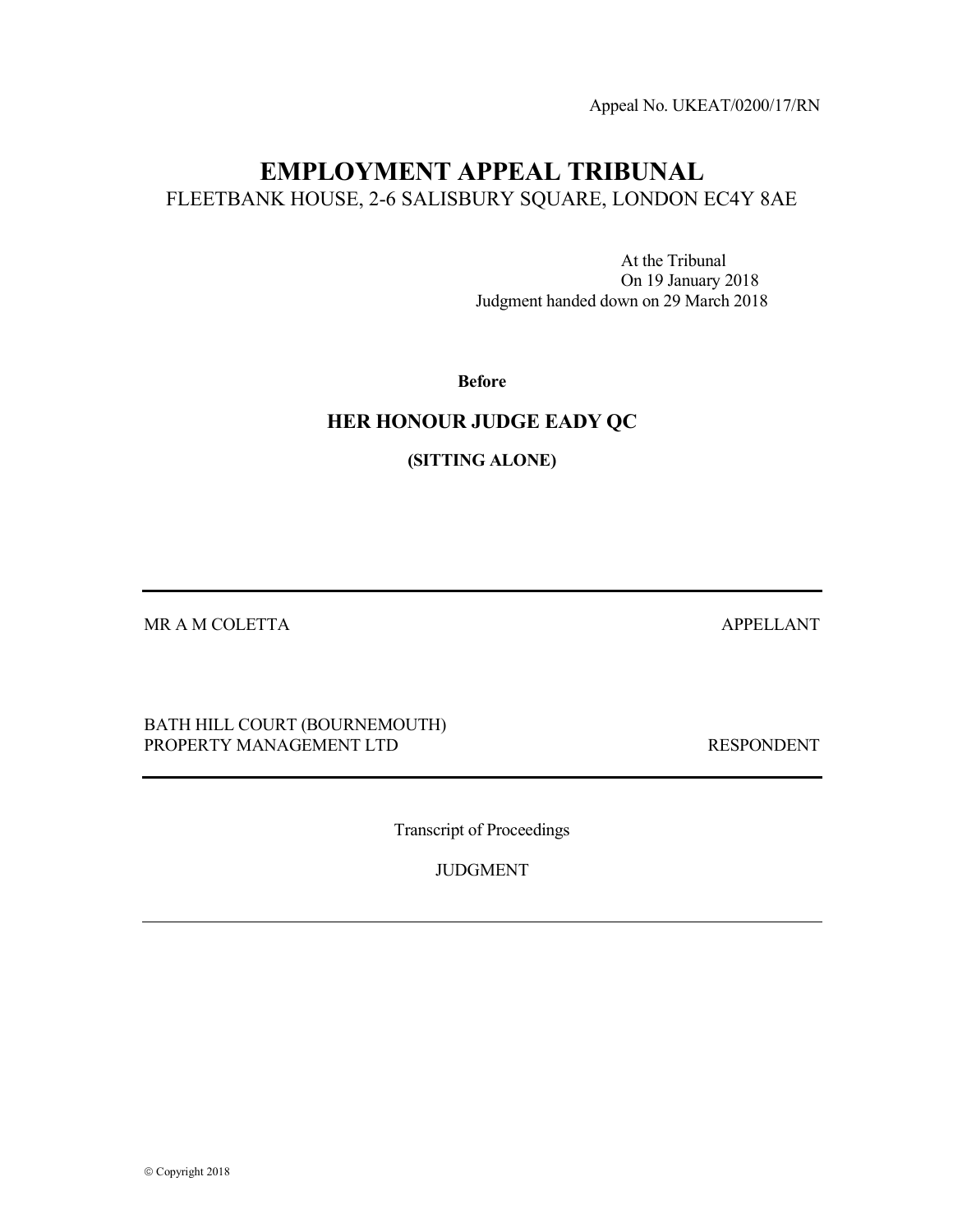# **APPEARANCES**

For the Appellant MS BETSAN CRIDDLE (of Counsel) Bar Pro Bono Scheme Assisted by: Paris Smith LLP 1 London Road Southampton Hampshire SO15 2AE

For the Respondent MR MARK GREEN

# (of Counsel) Instructed by: Ashfords LLP Ashford Court

Blackbrook Park Avenue Taunton TA1 2PX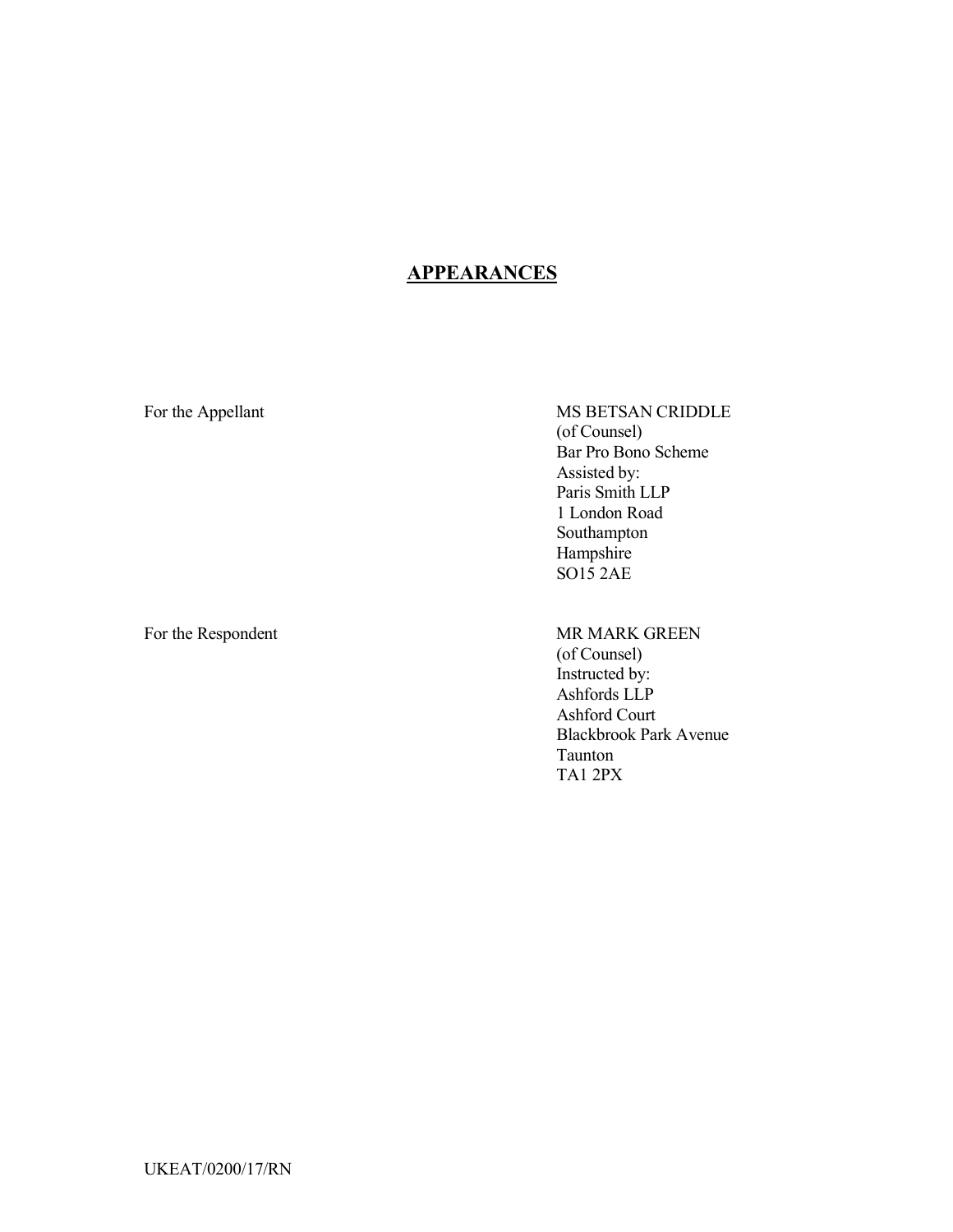#### **SUMMARY**

#### NATIONAL MINIMUM WAGE

#### UNLAWFUL DEDUCTION FROM WAGES

# National minimum wage - unauthorised deduction from wages - section 23 **Employment Rights**

## Act 1996 - sections 9 and 39 Limitation Act 1980

The Claimant had successfully claimed that the Respondent had failed to pay him at national minimum wage rates and, at the subsequent Remedies Hearing before the ET, sought to recover payment for the sums that should have been paid, going back to the introduction of the National Minimum Wage Act, a period of some 15 years. The Respondent resisted that claim, contending that section 9 Limitation Act 1980 meant the Claimant could only recover sums going back six years. The ET agreed with the Respondent, holding that the three-month time limit for bringing an unauthorised deductions claim was concerned only with the question of the ET's jurisdiction to determine the claim and did not amount to a period of limitation for the purposes of section 39 Limitation Act such as to disapply section 9. The Claimant appealed.

Held: allowing the appeal

Where a claim was brought under a statute that prescribed a period of limitation, section 39 Limitation Act 1980 provided that the limitations that would otherwise apply pursuant to that Act (including the six-year limitation under section 9 of the Limitation Act) would not do so. Claims for unauthorised deductions were subject to a period of limitation by virtue of subsections 23(2) and (3) Employment Rights Act 1996. The ET had been wrong to hold that this was not a period of limitation for the purposes of section 39 Limitation Act: section 39 drew no distinction between periods of limitation for jurisdictional or remedy purposes. The Claimant had brought his claim in respect of the series of deductions made from his pay within three months of the last of the deductions in the series, as prescribed by subsection 23(3) and was thus entitled to recover the sums that had been deducted from the wages properly payable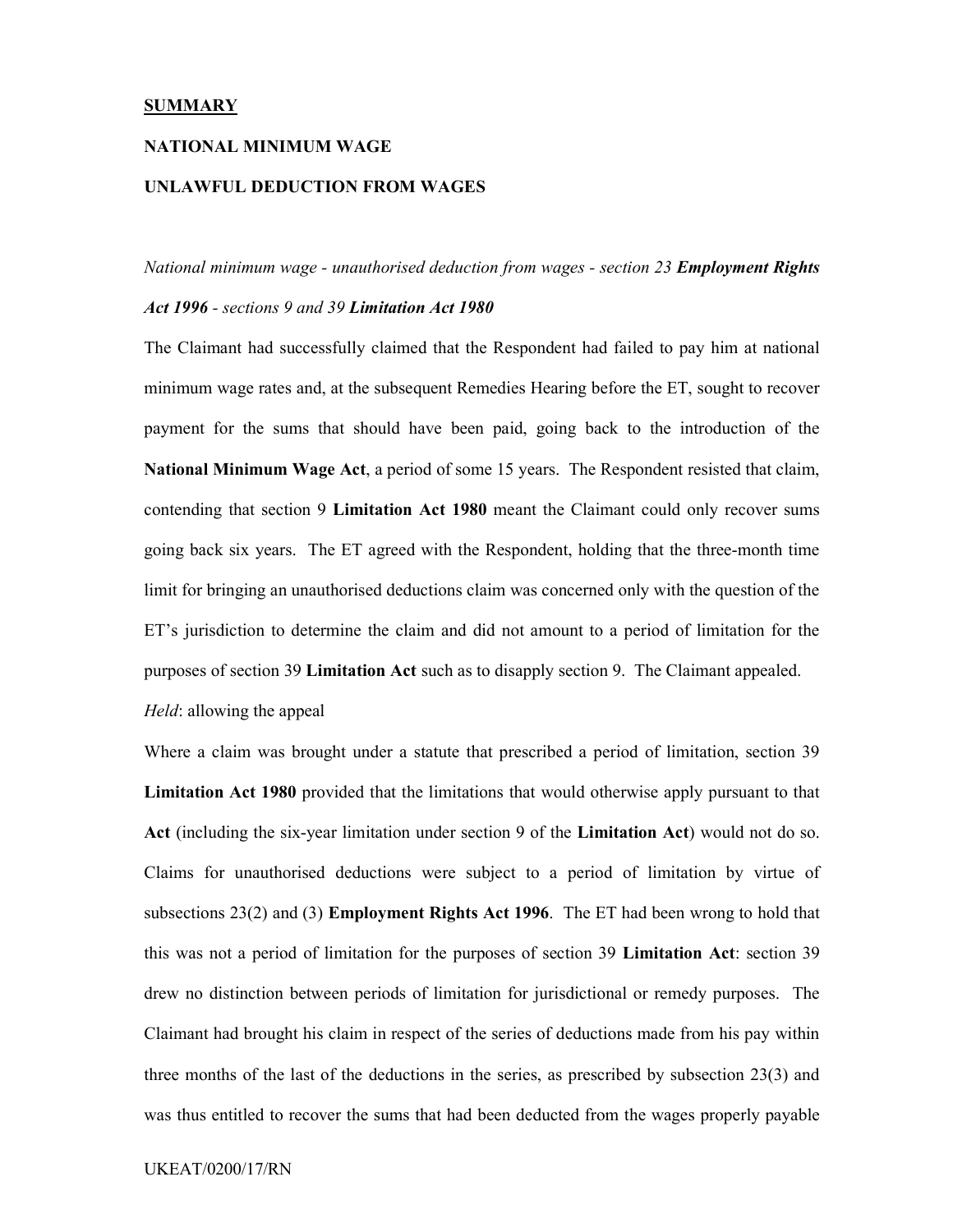to him, as provided by the National Minimum Wage Act, without the imposition of a backstop of six years.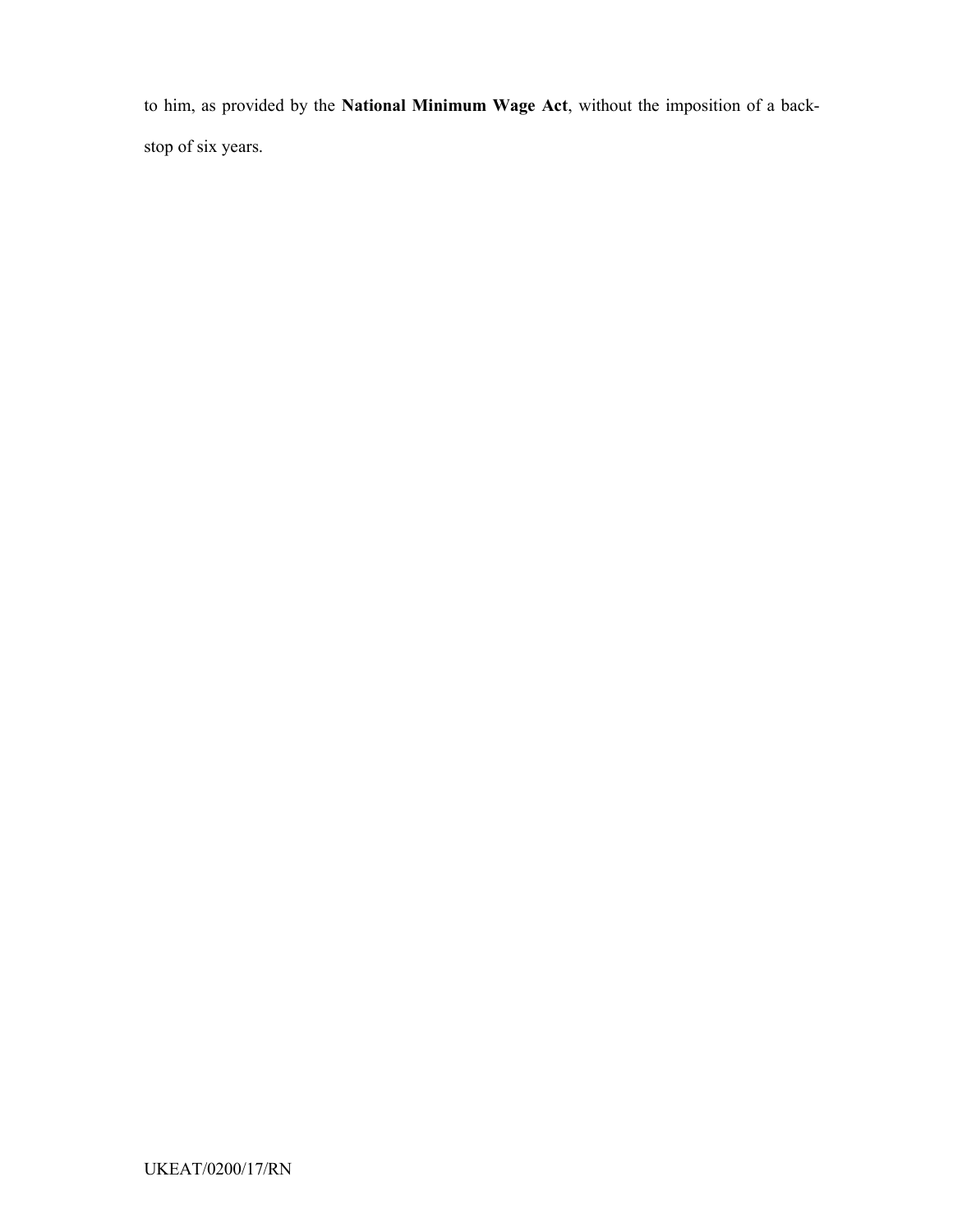A

B

C

### **HER HONOUR JUDGE EADY QC**

## **Introduction**

1. This appeal gives rise to a discrete question relating to the jurisdiction of the Employment Tribunal ("ET") to award compensation in respect of a series of deductions from wages. Specifically, does section 9 Limitation Act 1980 ("LA") apply to a claim in respect of an unauthorised deduction of wages, so as to apply a six-year limitation to the recovery of compensation, or does section 23 Employment Rights Act 1996 ("ERA") prescribe an alternative period of limitation for the purposes of section 39 LA?

D E 2. In this Judgment I refer to the parties as the Claimant and Respondent, as below. This is the Full Hearing of the Claimant's appeal from a Remedy Judgment of the Southampton ET (Employment Judge Salter, sitting with members Mr Cross and Mr Stewart, on 11 November 2016), by which it was held that that, pursuant to section 9 LA, the sums due to the Claimant by way of arrears of pay were limited to six years.

#### The Relevant Factual Background and the ET's Decision and Reasoning

3. The Respondent is the management company for a substantial block of apartments in Bournemouth, in which capacity it employs a team of porters. In 2000, the Claimant took up employment with the Respondent as a porter, becoming Head Porter in or about 2007. In 2014, the Claimant commenced ET proceedings against the Respondent, claiming he had been underpaid by reference to the national minimum wage. That claim was upheld by the ET in its Judgment promulgated 9 September 2015 (subsequently upheld by the EAT) and, on 11 November 2016, the ET reconvened to determine remedy, ultimately awarding the Claimant

H

G

F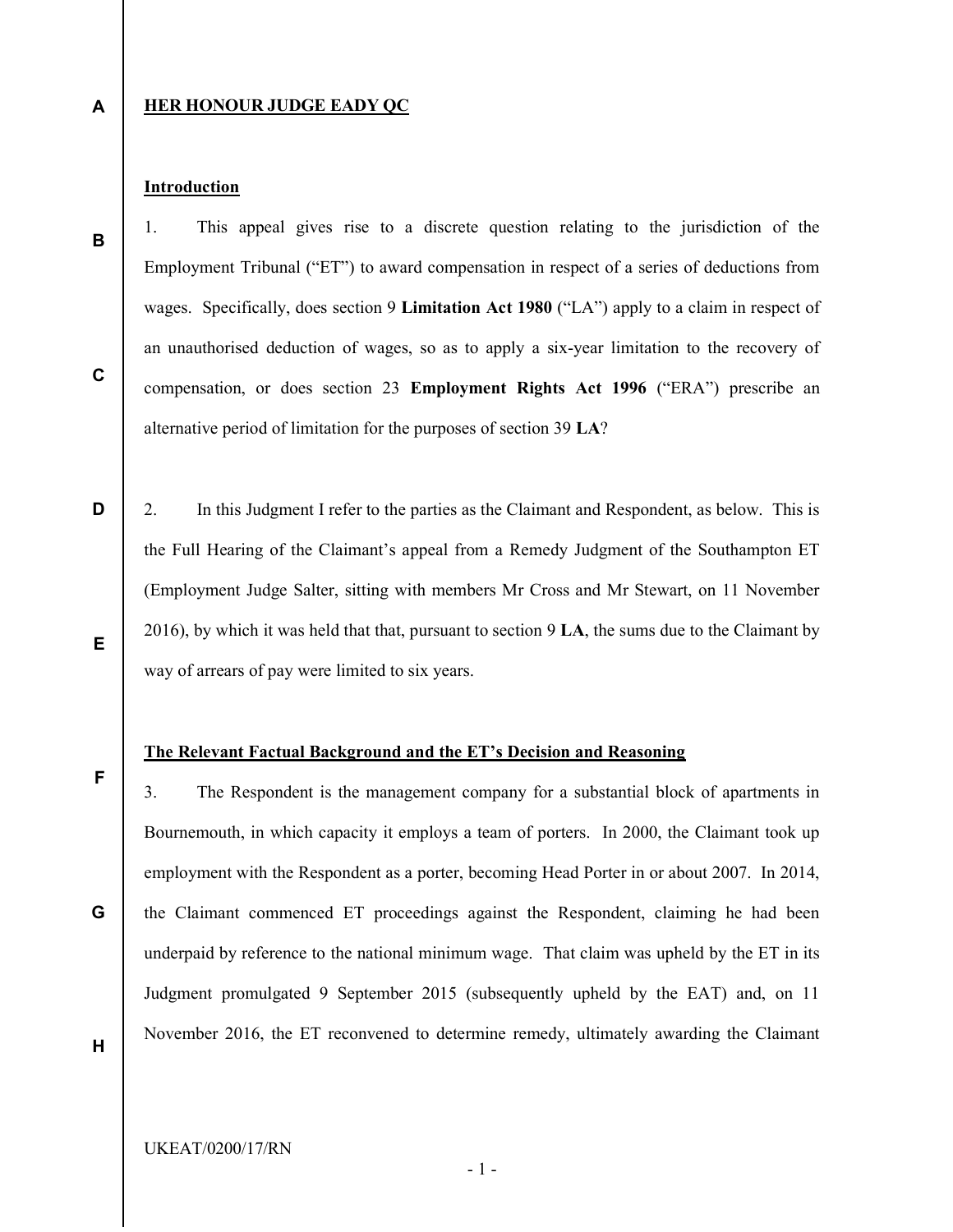A £44,603.05, that being the amount of the underpayment for six years prior to the commencement of proceedings.

B

4. In reaching its decision on remedy, the ET concluded that section 9 LA provided a longstop date for any award in respect of unauthorised deductions; section 23 ERA did not itself provide another limitation period for such a claim - that was focussed on a different issue, namely whether the ET had jurisdiction to hear the claim at all; a claim outside the ET's jurisdiction could, subject to any rules of res judicata or abuse of process, be litigated in the civil courts and would be limited to six years; section 39 LA did not, therefore, apply and the applicable time limit was six years, as provided by section 9.

D

E

F

G

H

C

#### Statutory Employment Protections - The Relevant Legal Framework

5. The Claimant's claim was made in reliance on the provisions of the National Minimum

Wage Act 1998 ("NMWA"), which, by section 1(1) provides that:

"(1) A person who qualifies for the national minimum wage shall be remunerated by his employer in respect of his work in any pay reference period at a rate which is not less than the national minimum wage."

6. By section 17(1) NMWA, it is then provided:

"(1) If a worker who qualifies for the national minimum wage is remunerated for any pay reference period by his employer at a rate which is less than the national minimum wage, the worker shall at any time ("the time of determination") be taken to be entitled under his contract to be paid, as additional remuneration in respect of that period, whichever is the higher of -

(a) the amount described in subsection (2) below, and

(b) the amount described in subsection (4) below."

7. The actual statutory formula (provided in subsections 17(2) and (4) NMWA) is not relevant for present purposes, but the effect of section  $17(1)$  is to provide the worker with a contractual entitlement to be paid at the relevant rate. A failure to pay the national minimum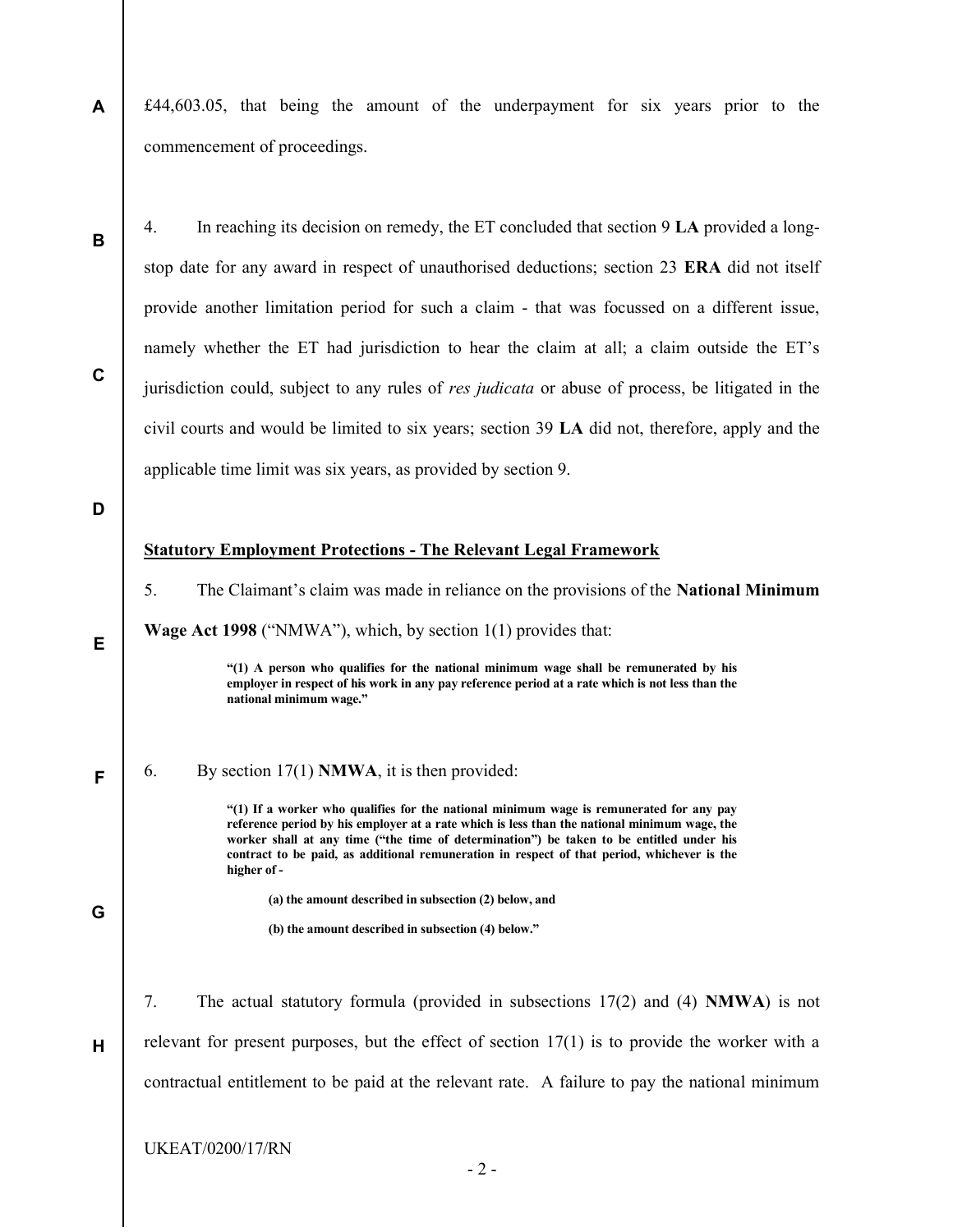| A | wage to a worker in respect of any pay reference period is thus to be treated as an unauthorised                                                                                                                                                                                                                                                                                                |  |  |  |  |
|---|-------------------------------------------------------------------------------------------------------------------------------------------------------------------------------------------------------------------------------------------------------------------------------------------------------------------------------------------------------------------------------------------------|--|--|--|--|
|   | deduction from wages under Part II ERA - it being a payment of wages less than that which is                                                                                                                                                                                                                                                                                                    |  |  |  |  |
|   | "properly payable" (see section $13(3)$ ERA). Section 13 ERA relevantly provides:                                                                                                                                                                                                                                                                                                               |  |  |  |  |
| В | "13. Right not to suffer unauthorised deductions                                                                                                                                                                                                                                                                                                                                                |  |  |  |  |
|   | (1) An employer shall not make a deduction from wages of a worker employed by him unless -                                                                                                                                                                                                                                                                                                      |  |  |  |  |
|   | (a) the deduction is required or authorised to be made by virtue of a statutory<br>provision or a relevant provision of the worker's contract, or                                                                                                                                                                                                                                               |  |  |  |  |
|   | (b) the worker has previously signified in writing his agreement or consent to the<br>making of the deduction.                                                                                                                                                                                                                                                                                  |  |  |  |  |
| C | (2) In this section "relevant provision", in relation to a worker's contract, means a provision of<br>the contract comprised -                                                                                                                                                                                                                                                                  |  |  |  |  |
|   | (a) in one or more written terms of the contract of which the employer has given the<br>worker a copy on an occasion prior to the employer making the deduction in question,<br>or                                                                                                                                                                                                              |  |  |  |  |
| D | (b) in one or more terms of the contract (whether express or implied and, if express,<br>whether oral or in writing) the existence and effect, or combined effect, of which in<br>relation to the worker the employer has notified to the worker in writing on such an<br>occasion.                                                                                                             |  |  |  |  |
|   | (3) Where the total amount of wages paid on any occasion by an employer to a worker<br>employed by him is less than the total amount of the wages properly payable by him to the<br>worker on that occasion (after deductions), the amount of the deficiency shall be treated for<br>the purposes of this Part as a deduction made by the employer from the worker's wages on<br>that occasion. |  |  |  |  |
| Е |                                                                                                                                                                                                                                                                                                                                                                                                 |  |  |  |  |
|   |                                                                                                                                                                                                                                                                                                                                                                                                 |  |  |  |  |
|   | 8.<br>A worker does not, however, have to show a contractual entitlement to a payment in                                                                                                                                                                                                                                                                                                        |  |  |  |  |
|   | order to pursue a complaint that the failure to pay comprises an unauthorised deduction from                                                                                                                                                                                                                                                                                                    |  |  |  |  |
| F | wages; section $27(1)(a)$ ERA defines "wages" more broadly, as follows:                                                                                                                                                                                                                                                                                                                         |  |  |  |  |
|   | "(1) In this Part "wages", in relation to a worker, means any sums payable to the worker in<br>connection with his employment, including -                                                                                                                                                                                                                                                      |  |  |  |  |
| G | (a) any fee, bonus, commission, holiday pay or other emolument referable to his<br>employment, whether payable under his contract or otherwise,                                                                                                                                                                                                                                                 |  |  |  |  |
|   | "                                                                                                                                                                                                                                                                                                                                                                                               |  |  |  |  |
|   |                                                                                                                                                                                                                                                                                                                                                                                                 |  |  |  |  |
| н | And see New Century Cleaning Co Ltd v Church [2000] IRLR 27 CA.                                                                                                                                                                                                                                                                                                                                 |  |  |  |  |
|   |                                                                                                                                                                                                                                                                                                                                                                                                 |  |  |  |  |
|   |                                                                                                                                                                                                                                                                                                                                                                                                 |  |  |  |  |
|   |                                                                                                                                                                                                                                                                                                                                                                                                 |  |  |  |  |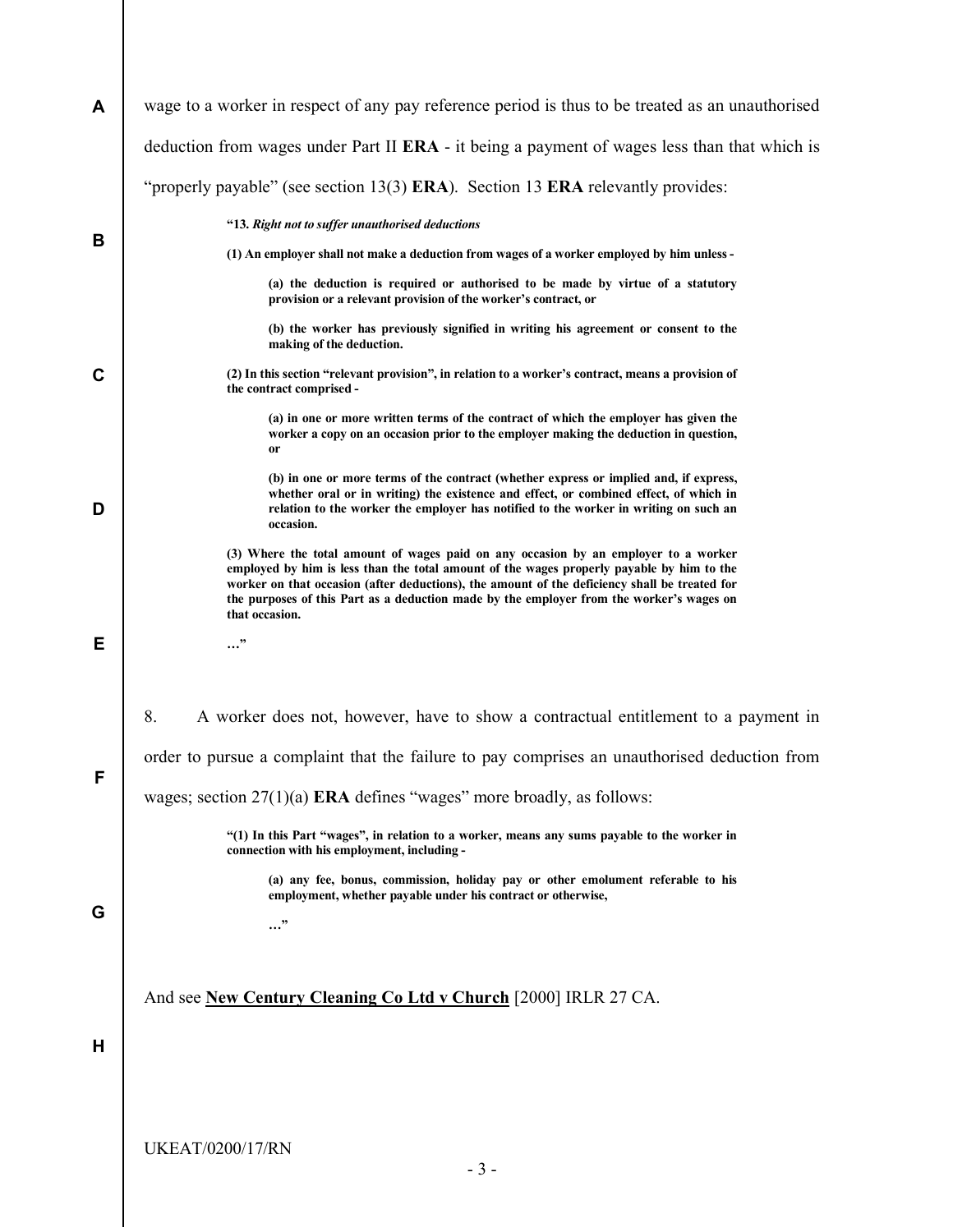A

#### 9. By section  $23(1)(a)$  **ERA** it is provided that:

…"

"(1) A worker may present a complaint to an employment tribunal -

(a) that his employer has made a deduction from his wages in contravention of section 13 (including a deduction made in contravention of that section as it applies by virtue of section 18(2)),

C

E

F

G

H

B

10. By section 205(2) ERA, it is further provided that the remedy for a worker in respect of any breach of section 13 is by way of complaint to an ET and not otherwise. That said, a party to a contract of employment will still be entitled to pursue a common law claim for sums due under that contract in the civil courts (or, if the claim in question arises or is outstanding on the termination of the employment, in the ET pursuant to the Employment Tribunals Extension

D of Jurisdiction (England and Wales) Order 1994 ("the 1994 Order")), see Rickard v P B Glass Supplies Ltd [1990] ICR 150 CA.

11. For complaints of unauthorised deductions in the ET, the period within which such a claim must be presented is provided by subsections 23(2)-(4) ERA:

> "(2) Subject to subsection (4), an employment tribunal shall not consider a complaint under this section unless it is presented before the end of the period of three months beginning with -

(a) in the case of a complaint relating to a deduction by the employer, the date of payment of the wages from which the deduction was made, or

(b) in the case of a complaint relating to a payment received by the employer, the date when the payment was received.

(3) Where a complaint is brought under this section in respect of -

(a) a series of deductions or payments, or

(b) a number of payments falling within subsection (1)(d) and made in pursuance of demands for payment subject to the same limit under section 21(1) but received by the employer on different dates,

the references in subsection (2) to the deduction or payment are to the last deduction or payment in the series or to the last of the payments so received.

(4) Where the employment tribunal is satisfied that it was not reasonably practicable for a complaint under this section to be presented before the end of the relevant period of three months, the tribunal may consider the complaint if it is presented within such further period as the tribunal considers reasonable."

…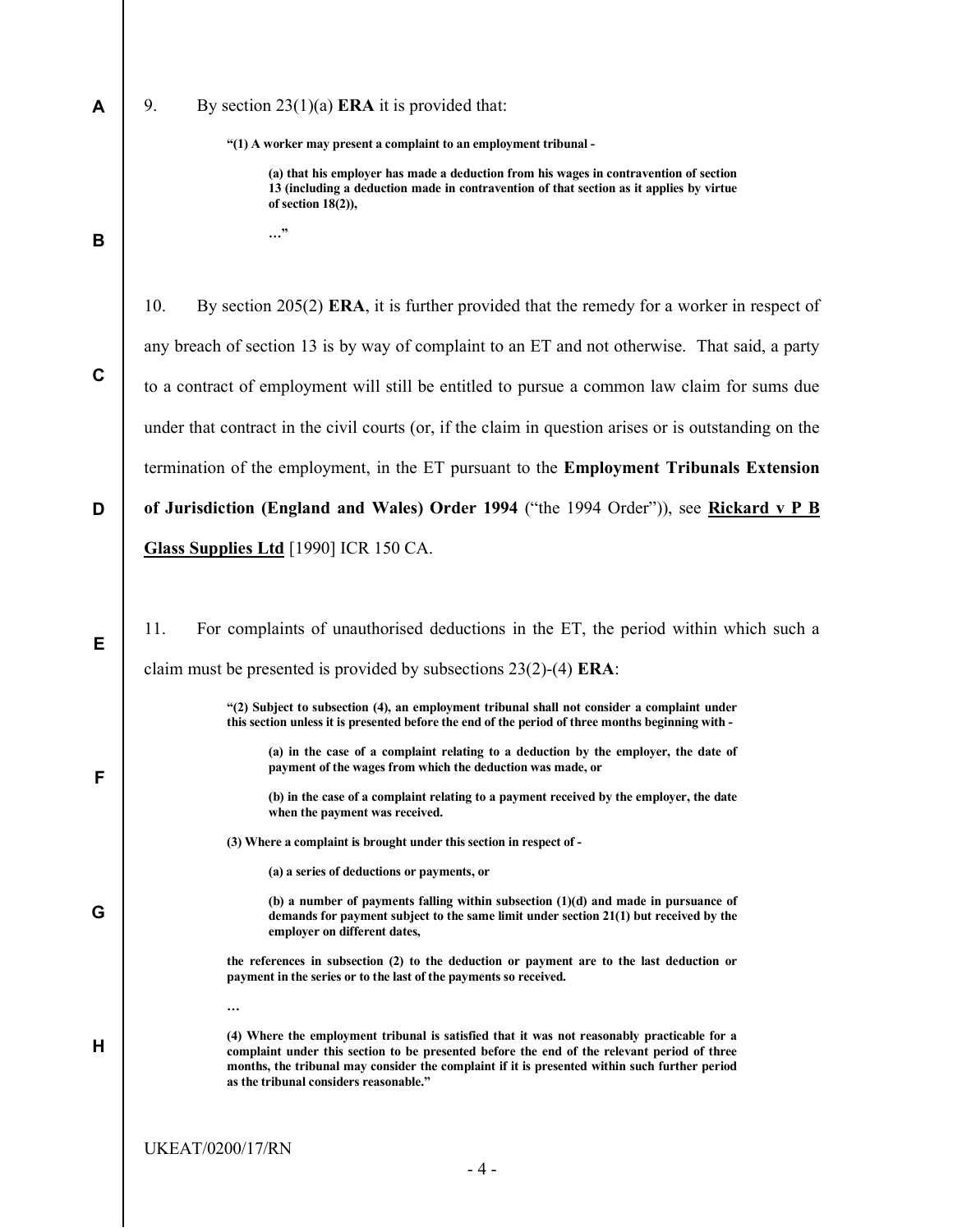| A                                                                                                | In determining whether a claim of unauthorised deductions has been brought in time, in<br>12.                                                                                                                                                                                                                                                                                                                                                                                                             |  |  |
|--------------------------------------------------------------------------------------------------|-----------------------------------------------------------------------------------------------------------------------------------------------------------------------------------------------------------------------------------------------------------------------------------------------------------------------------------------------------------------------------------------------------------------------------------------------------------------------------------------------------------|--|--|
|                                                                                                  | Taylorplan Services Ltd v Jackson [1996] IRLR 184, the EAT (HHJ Peter Clark presiding)                                                                                                                                                                                                                                                                                                                                                                                                                    |  |  |
|                                                                                                  | held that an ET would need to address the following questions (the cause of action then being                                                                                                                                                                                                                                                                                                                                                                                                             |  |  |
| B                                                                                                | provided by the Wages Act 1986, the predecessor to Part II of the ERA):                                                                                                                                                                                                                                                                                                                                                                                                                                   |  |  |
|                                                                                                  | "18.  when dealing with a limitation point under the Wages Act the tribunal must ask itself<br>the following questions:                                                                                                                                                                                                                                                                                                                                                                                   |  |  |
|                                                                                                  | (1) Is this a complaint relating to one deduction or a series of deductions by the<br>employer?                                                                                                                                                                                                                                                                                                                                                                                                           |  |  |
| C                                                                                                | (2) If a single deduction, what was the date of the payment of wages from which the<br>deduction was made?                                                                                                                                                                                                                                                                                                                                                                                                |  |  |
|                                                                                                  | (3) If a series of deductions, what was the date of the last deduction?                                                                                                                                                                                                                                                                                                                                                                                                                                   |  |  |
|                                                                                                  | (4) Was the relevant date under (2), alternatively (3), above within the period of three<br>months prior to the presentation of the complaint?                                                                                                                                                                                                                                                                                                                                                            |  |  |
| D                                                                                                | (5) If the answer to question (4) is in the negative, was it reasonably practicable for the<br>complaint to be presented within the relevant three-month period?                                                                                                                                                                                                                                                                                                                                          |  |  |
|                                                                                                  | (6) If the answer to question (5) is in the negative, does the tribunal consider that the<br>complaint was nevertheless presented within a reasonable time?"                                                                                                                                                                                                                                                                                                                                              |  |  |
|                                                                                                  |                                                                                                                                                                                                                                                                                                                                                                                                                                                                                                           |  |  |
|                                                                                                  | 13.<br>Pursuant to subsection $23(3)$ ERA, where the claim made is in respect of a "series of                                                                                                                                                                                                                                                                                                                                                                                                             |  |  |
| Е                                                                                                | deductions", the three-month time limit starts to run from the date the last deduction in the                                                                                                                                                                                                                                                                                                                                                                                                             |  |  |
|                                                                                                  | series was made. Whether there is a series of deductions is a question of fact, requiring a                                                                                                                                                                                                                                                                                                                                                                                                               |  |  |
|                                                                                                  | sufficient factual and temporal link between the underpayments, see the EAT's guidance in                                                                                                                                                                                                                                                                                                                                                                                                                 |  |  |
| Bear Scotland Ltd v Fulton [2015] ICR 221 (Langstaff P presiding), at paragraphs 79 and 81:<br>F |                                                                                                                                                                                                                                                                                                                                                                                                                                                                                                           |  |  |
|                                                                                                  | "79. Whether there has been a series of deductions or not is a question of fact: "series" is an<br>ordinary word, which has no particular legal meaning. As such in my view it involves two<br>principal matters in the present context, which is that of a series through time. These are first<br>a sufficient similarity of subject matter, such that each event is factually linked with the next<br>in the same way as it is linked with its predecessor; and second, since such events might either |  |  |
|                                                                                                  | be stand-alone events of the same general type, or linked together in a series, a sufficient<br>frequency of repetition. This requires both a sufficient factual, and a sufficient temporal, link.                                                                                                                                                                                                                                                                                                        |  |  |
| G                                                                                                | $\ddotsc$                                                                                                                                                                                                                                                                                                                                                                                                                                                                                                 |  |  |
|                                                                                                  | 81. Since the statute provides that a tribunal loses jurisdiction to consider a complaint that<br>there has been a deduction from wages unless it is brought within three months of the<br>deduction or the last of a series of deductions being made (section 23(2) and (3) of the [ERA]<br>taken together)  I consider that Parliament did not intend that jurisdiction could be<br>regained simply because a later non-payment, occurring more than three months later, could                          |  |  |
| н                                                                                                | be characterised as having such similar features that it formed part of the same series. The<br>sense of the legislation is that any series punctuated from the next succeeding series by a gap of<br>more than three months is one in respect of which the passage of time has extinguished the<br>jurisdiction to consider a complaint that it was unpaid."                                                                                                                                             |  |  |
|                                                                                                  |                                                                                                                                                                                                                                                                                                                                                                                                                                                                                                           |  |  |
|                                                                                                  | <b>UKEAT/0200/17/RN</b>                                                                                                                                                                                                                                                                                                                                                                                                                                                                                   |  |  |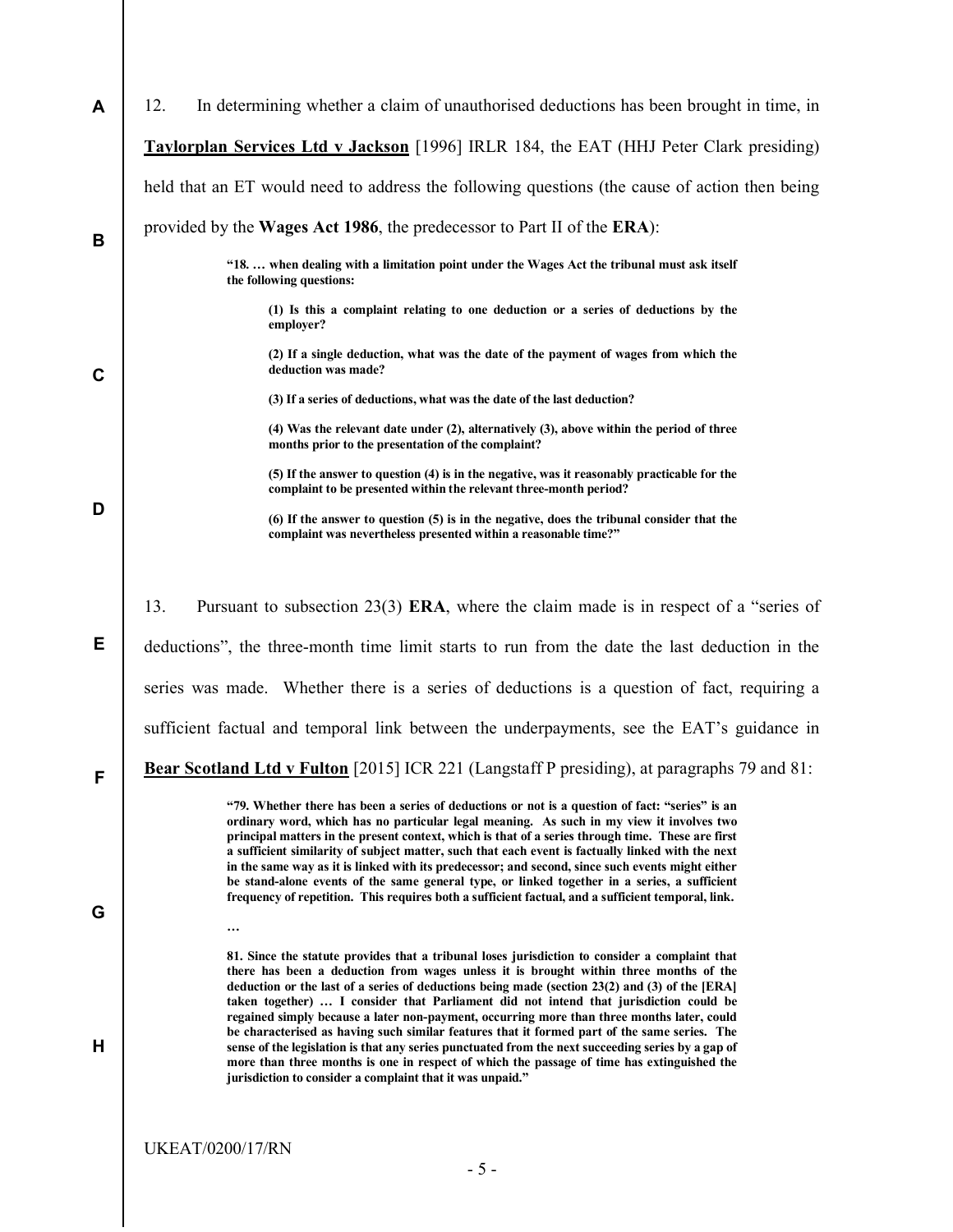A B C D 14. The EAT's judgment in Bear Scotland concerned entitlement to paid annual leave under the Working Time Regulations 1998 ("the WTR"). The definition of "wages" for purposes of Part II ERA has been held to include the non-payment of holiday pay due under the WTR, see Revenue and Customs Commissioners v Stringer [2009] ICR 985 HL and, as such, the Claimant contends Part II ERA must now be viewed in the light of the judgment of the European Court in King v The Sash Window Workshop Ltd Case C-214/16, [2018] IRLR 142 CJEU. In that case it was held that, in the absence of any national statutory or collective provision establishing a limit to the carry-over of leave in accordance with the requirements of EU law, working time protections were not to be interpreted restrictively: allowing that an acquired right to paid annual leave could be extinguished would validate conduct by which the employer was unjustly enriched to the detriment of the very purpose of the protection.

15. Returning to Part II ERA, with effect from 8 January 2015, subsection (4A) was inserted into section 23 by regulation 2 of the Deductions from Wages (Limitation) Regulations 2014 ("the 2014 Regulations"); it provides:

> "(4A) An employment tribunal is not (despite subsections (3) and (4)) to consider so much of a complaint brought under this section as relates to a deduction where the date of payment of the wages from which the deduction was made was before the period of two years ending with the date of presentation of the complaint."

16. The Explanatory Note to the 2014 Regulations states that regulation 2 amends section 23 ERA to:

> "… insert a limitation on how far back in time an employment tribunal is able to consider when determining whether a worker has suffered unauthorised deductions from their wages. …"

17. Finally, where an ET finds a complaint under section 23 ERA well-founded, section  $24(1)(a)$  provides that:

"(1) … it shall make a declaration to that effect and shall order the employer -

UKEAT/0200/17/RN

E

F

G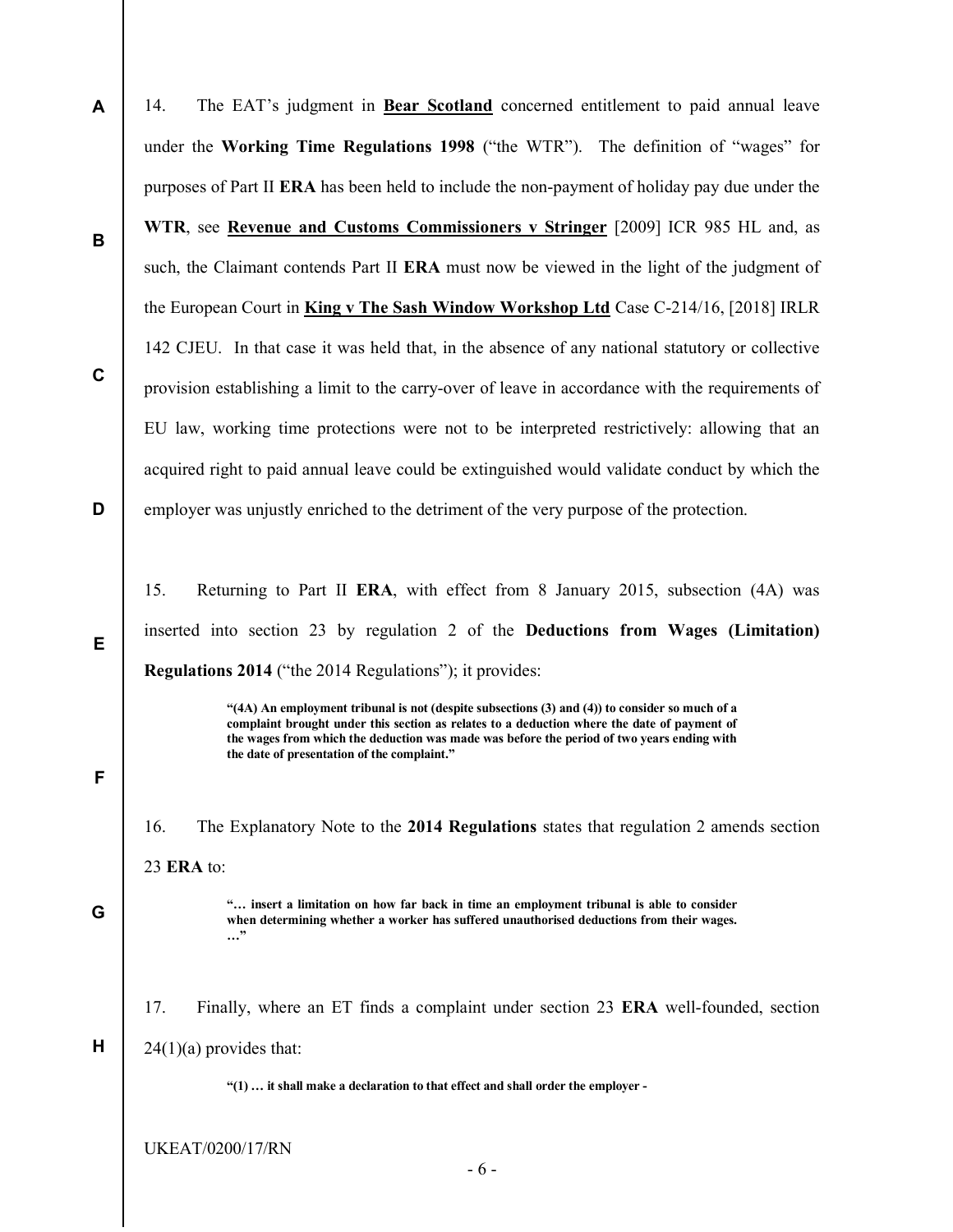| Α           | (a)  to pay the worker the amount of any deduction made in contravention of<br>section 13;                                                                                                                |
|-------------|-----------------------------------------------------------------------------------------------------------------------------------------------------------------------------------------------------------|
|             | "                                                                                                                                                                                                         |
|             |                                                                                                                                                                                                           |
| В           | The Limitation Act 1980                                                                                                                                                                                   |
|             | 18.<br>Under section $9(1)$ LA it is provided that:                                                                                                                                                       |
|             | "(1) An action to recover any sum recoverable by virtue of any enactment shall not be brought<br>after the expiration of six years from the date on which the cause of action accrued."                   |
| $\mathbf c$ | 19.<br>Where, however, alternative provision for limitation is made by any other enactment,                                                                                                               |
|             | section 39 disapplies the provisions of the LA their entirety, stating:                                                                                                                                   |
| D           | "This Act shall not apply to any action or arbitration for which a period of limitation is<br>prescribed by or under any enactment (whether passed before or after the passing of this Act)<br>$\cdots$ " |
|             |                                                                                                                                                                                                           |
|             | Other Statutory Provisions referred to in Argument                                                                                                                                                        |
|             | In approaching the question of construction arising in this matter, the parties have<br>20.                                                                                                               |
|             |                                                                                                                                                                                                           |
| Е           | sought to draw analogies from other statutory employment protection provisions. The Claimant                                                                                                              |
|             | thus seeks to rely on section 123 Equality Act 2010 ("the EqA"), which relevantly provides:                                                                                                               |
|             | "123. Time limits                                                                                                                                                                                         |
|             | (1)  proceedings on a complaint  may not be brought after the end of -                                                                                                                                    |
| F           | (a) the period of 3 months starting with the date of the act to which the complaint<br>relates, or                                                                                                        |
|             | (b) such other period as the employment tribunal thinks just and equitable.                                                                                                                               |
|             | $\ddotsc$                                                                                                                                                                                                 |
|             | (3) For the purposes of this section -                                                                                                                                                                    |
| G           | (a) conduct extending over a period is to be treated as done at the end of the period;                                                                                                                    |
|             | (b) failure to do something is to be treated as occurring when the person in question<br>decided on it.                                                                                                   |
|             | (4) In the absence of evidence to the contrary, a person (P) is to be taken to decide on failure to<br>do something -                                                                                     |
| н           | (a) when P does an act inconsistent with doing it, or                                                                                                                                                     |
|             | (b) if P does no inconsistent act, on the expiry of the period in which P might<br>reasonably have been expected to do it."                                                                               |
|             |                                                                                                                                                                                                           |
|             | <b>UKEAT/0200/17/RN</b><br>$-7-$                                                                                                                                                                          |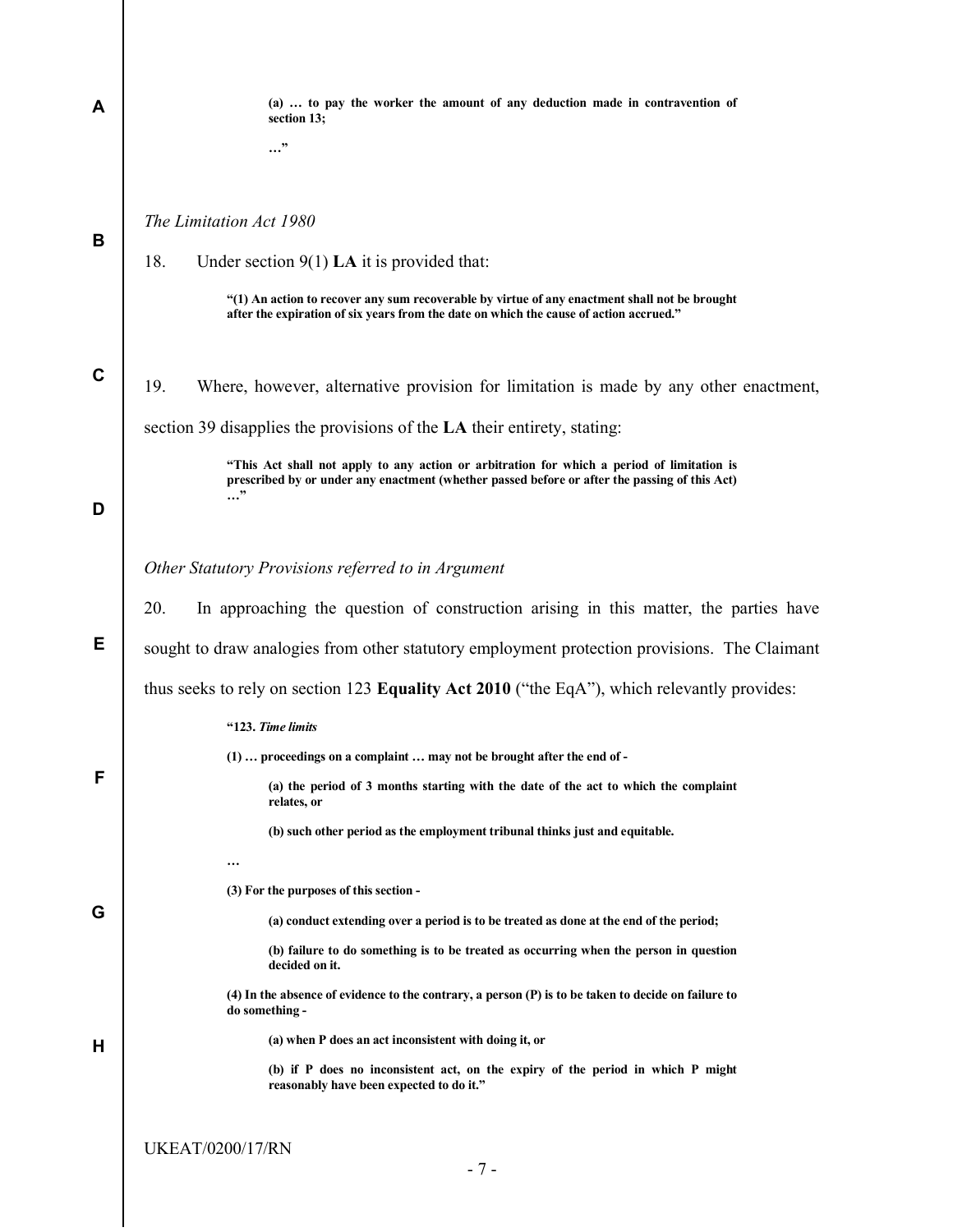| A | 21. | For its part, the Respondent refers to the 1994 Order, which relevantly provides:                                                                                                                                                         |
|---|-----|-------------------------------------------------------------------------------------------------------------------------------------------------------------------------------------------------------------------------------------------|
|   |     | "3. Extension of jurisdiction                                                                                                                                                                                                             |
|   |     | Proceedings may be brought before an employment tribunal in respect of a claim of an<br>employee for the recovery of damages or any other sum (other than a claim for damages, or<br>for a sum due, in respect of personal injuries) if - |
| В |     | (a) the claim is one  which a court in England and Wales would under the law for<br>the time being in force have jurisdiction to hear and determine;                                                                                      |
|   |     | $(b) \ldots;$ and                                                                                                                                                                                                                         |
|   |     | (c) the claim arises or is outstanding on the termination of the employee's employment.                                                                                                                                                   |
|   |     | $\cdots$                                                                                                                                                                                                                                  |
| C |     | 7. Time within which proceedings may be brought                                                                                                                                                                                           |
|   |     | An employment tribunal shall not entertain a complaint in respect of an employee's contract<br>claim unless it is presented -                                                                                                             |
| D |     | (a) within the period of three months beginning with the effective date of termination<br>of the contract giving rise to the claim, or                                                                                                    |
|   |     | (b) where there is no effective date of termination, within the period of three months<br>beginning with the last day upon which the employee worked in the employment<br>which has terminated, or                                        |
|   |     | (c) where the tribunal is satisfied that it was not reasonably practicable for the<br>complaint to be presented within whichever of those periods is applicable, within such<br>further period as the tribunal considers reasonable."     |

### The Appeal and the Claimant's Submissions

E

F

G

H

22. The Claimant contends the ET erred in limiting the period for which he could recover for unauthorised deductions from wages to six years prior to the presentation of his claim. For claims made prior to 1 July 2015, sections 23 and 24 ERA did not provide any cap on the recovery of back pay, albeit section 23 provided for a limitation period within which a claim must be presented in order for an ET to have jurisdiction to consider it. The ET erred in concluding that section 23 did not constitute a period of limitation within the meaning of section 39 LA; it ought, rather, to have concluded that section 9 LA was disapplied by virtue of section 39 because section 23 ERA provided an alternative period of limitation. Provided the claim was brought within three months of the last in the series of deductions, a worker could thus recover compensation in respect of the whole series (here, over a period of 15 years), the entitlement conferred by section  $24(1)(a)$  ERA being to a declaration that the complaint was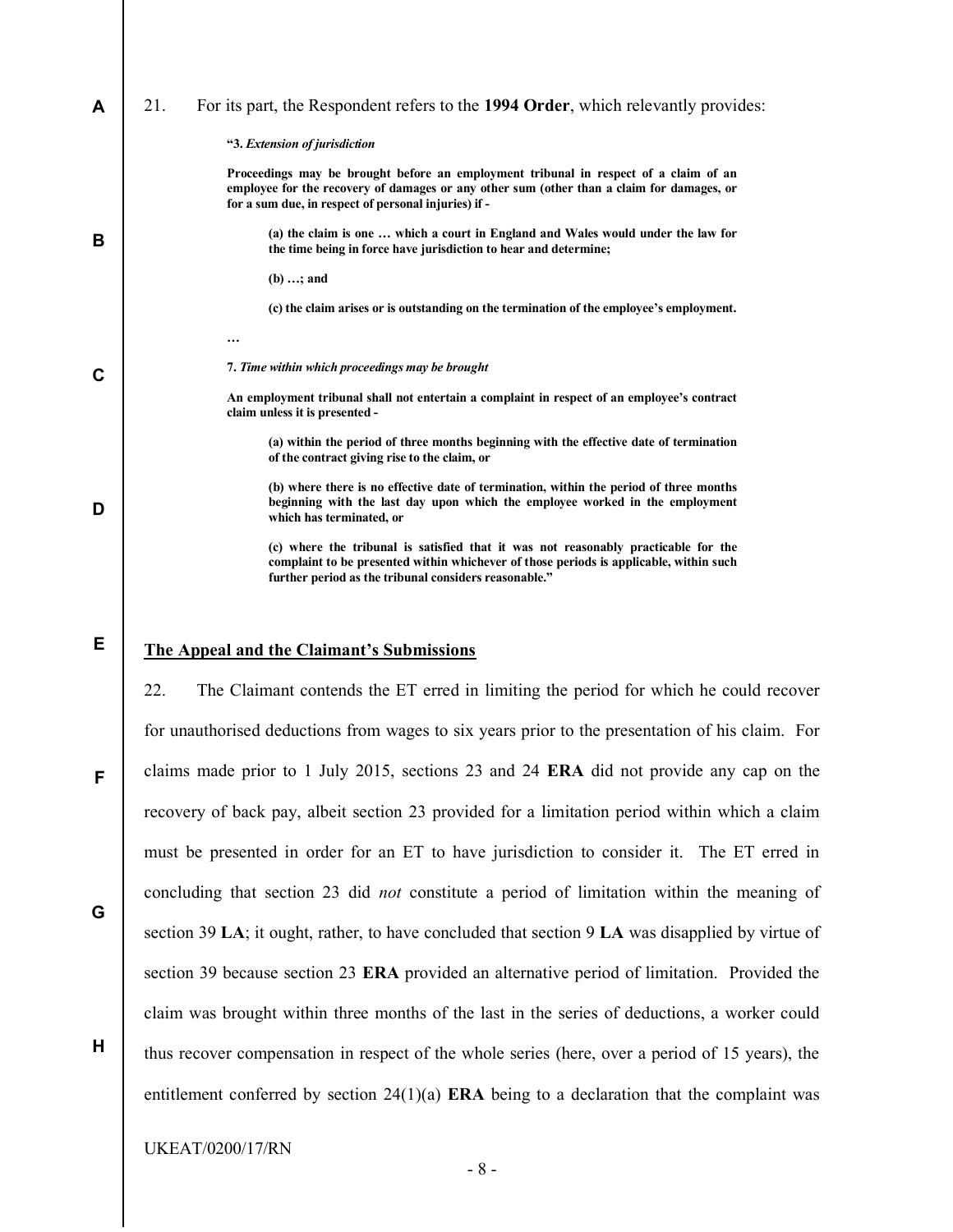- A well-founded and an order that the worker be paid the amount of the deduction made in contravention of section 13.
	- 23. More specifically, the ET was wrong to hold that "The question of whether the deductions are a series or not, whilst related to the question of how much the Claimant can claim, is focused on another issue: namely whether the Employment Tribunal has jurisdiction to hear the claim at all ... a claim outside the ET's jurisdiction can, subject to any rules of res judicata or abuse of process, be litigated in the civil courts and would be limited to six years" (ET, paragraph 27). This analysis was flawed: (1) although, where a worker sought to rely on section 23(3) ERA in respect of multiple deductions from wages, it was likely to be necessary to consider whether those deductions constituted a "series", the purpose of the enquiry was to determine whether the claim was brought in time, within the scope of the limitation provisions of subsections 23(2)-(4) ERA; and (2) it was wrong to state that the ET was merely one forum in which an unauthorised deduction of wages claim can be presented: it was the sole forum which had jurisdiction to consider such a complaint (section 205(2) **ERA**) - subsections 23(2)-(4) ERA exclusively provided the limitation for an unauthorised deduction of wages claim.

F

B

C

D

E

- 24. Furthermore, the Respondent's argument to the contrary lacked logic; it did not contend (nor could it) that subsections 23(2)-(4) ERA did not apply in determining whether a claim in respect of unauthorised deductions has been presented to the ET in time. Rather the Respondent contended there was a double limitation period for unauthorised deduction of wages claims: a claim must be presented within three months of the (last) deduction and it must relate to deductions arising in the six years prior to the date of claim. That, however, was not supported by the statutory language; on the contrary subsections  $23(2)-(4)$  provided a single, coherent code governing limitation for pursuing such a claim.
- H

G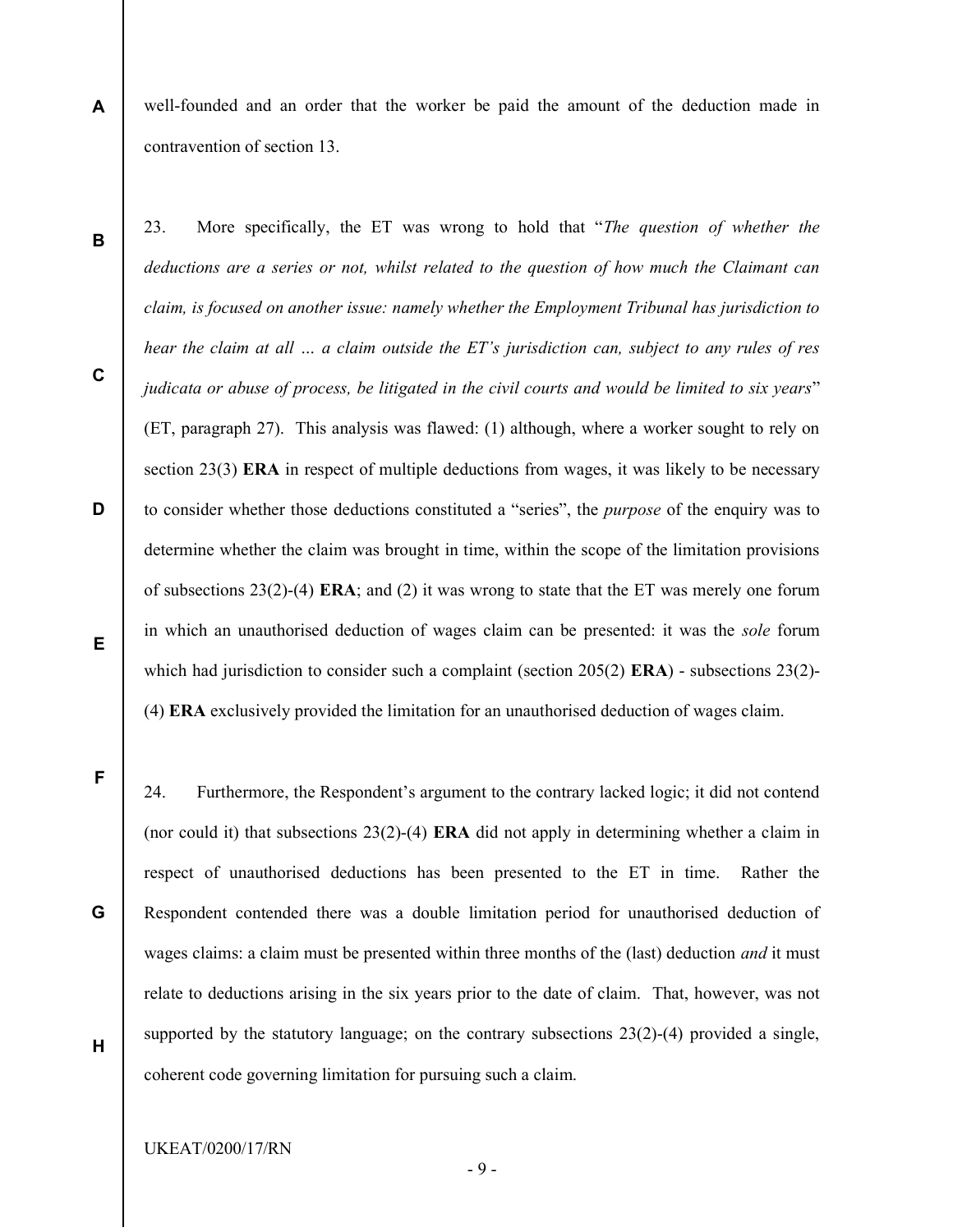- A B C D E F 25. The Respondent further sought to contend that subsections 23(2)-(4) ERA were not to be regarded as constituting a period of limitation because it "simply does not provide any length of time beyond which a claim cannot be brought". But that was also true of section 123  $EqA$ , the language of which was materially identical to subsections  $23(2)-(4)$  ERA and likewise provided for limitation to run from the end of the last "act" (or "deduction" in the case of unauthorised deductions). If subsections 23(2)-(4) did not give rise to a period of limitation (because they did not provide a length of time beyond which a claim could not be brought), it must follow that section 123 EqA also did not and that the provisions of sections 9 and 11 LA (section 9 relating to sums recoverable by statute; section 11 to actions in respect of personal injuries) would be applicable to claims in that jurisdiction. That, in turn, would necessarily mean that no claim could be presented to the ET in respect of discriminatory acts occurring more than six years prior to the date of claim even if those acts could be part of a continuing act (section 9 LA), and if that argument had merit, it would have been taken in cases such as Hendricks v Commissioner of Police for the Metropolis [2003] IRLR 96 CA; it was not. Furthermore, it would mean that no damages could be awarded for personal injury sustained as a result of discriminatory acts occurring more than three years prior to the presentation of the claim (that being the limitation imposed in respect of personal injury claims under section 11 LA), albeit no claim for damages could be pursued in the civil courts in respect of personal injury sustained because of discriminatory acts as the ET has exclusive jurisdiction, see Sheriff v Klyne Tugs (Lowestoft) Ltd [1999] ICR 1170 at 1179E-1180A
- G

H

26. As for the Respondent's suggestion that breach of contract claims pursued in the ET under the 1994 Order were also limited to six years, the Claimant disagreed. There was nothing in Article 7 of the 1994 Order providing for a double limitation period but, in any event, any such back-stop would be because Article 3 allowed that a contract claim presented to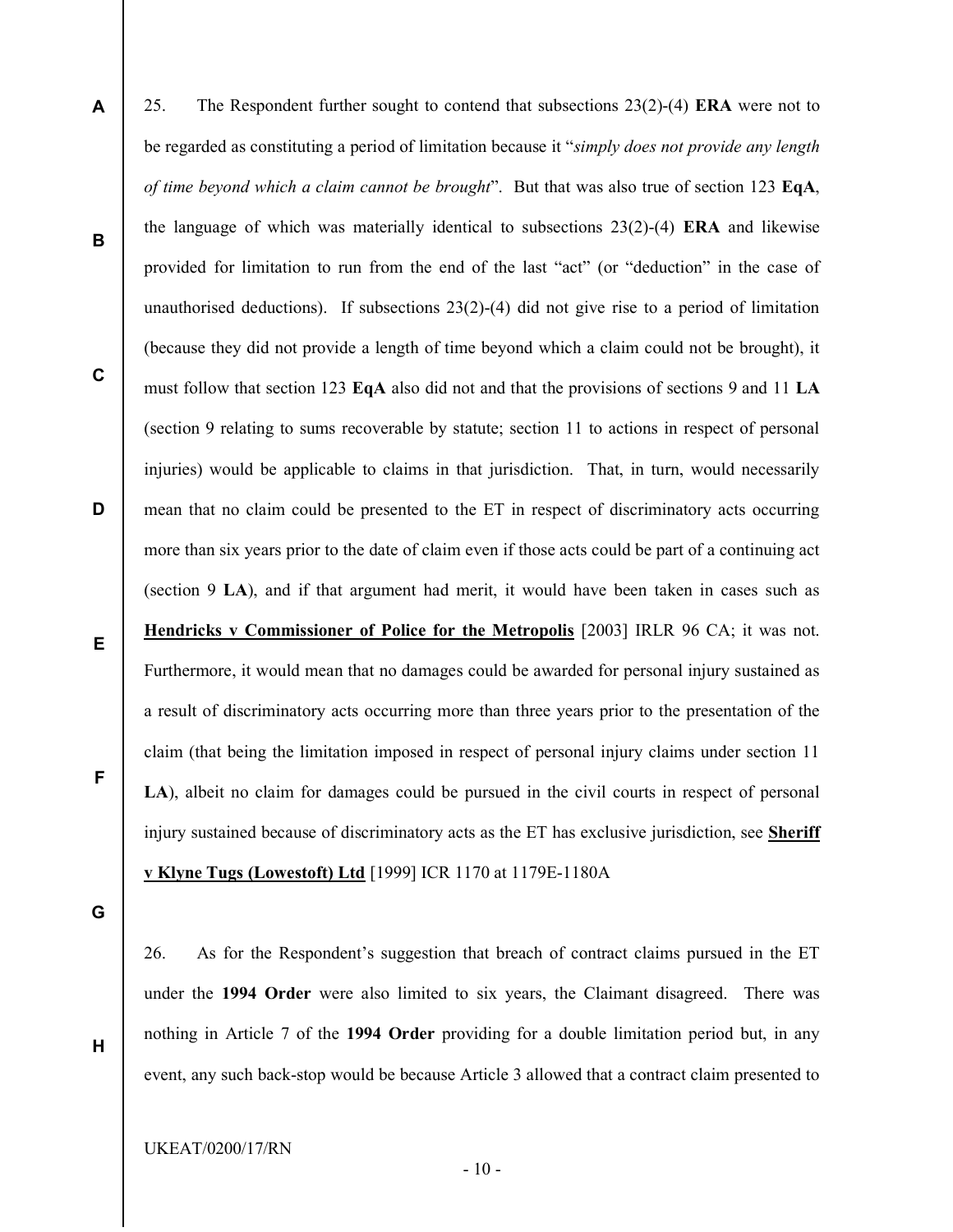A B the ET will be one "which a court in England and Wales would under the law for the time being in force have jurisdiction to hear and determine". Thus, if there was a distinction between the limit of recovery in the ET in a breach of contract claim and an unauthorised deduction of wages claim, it would be because Parliament had chosen to draw that distinction.

C

D

E

27. The Respondent's argument further failed to have regard to the fact that a claim under section 23 ERA would include claims for non-payment of holiday pay under the WTR (Stringer). If the limitation provisions in subsections  $23(2)-(4)$  ERA were to be treated as subject to a second (silent) back-stop of six years, that would fail to give proper effect to the right to paid leave provided by the Working Time Directive (see King v The Sash Window Workshop Ltd Case C-214/16, [2018] IRLR 142 CJEU).

### The Respondent's Case

28. For the Respondent it was contended that the ET had neither erred in its reasoning nor had it failed to explain how it had reached its conclusions in this matter. The ET's approach was, moreover, supported by public policy.

F

29. Section 23 ERA specified that workers had three months from the end of any series of deductions to bring a claim but the ERA was silent as to the length of time such a series could stretch back. Section 9 LA provided for a limitation period of six years for claims for sums recoverable by virtue of any enactment, albeit that was potentially subject to section 39 LA: if another statute provides a different period for limitation, section 9 LA would thus be disapplied. It was the Respondent's case that in order for a "period of limitation" to be "prescribed" (the language of section 39 LA) a statute must refer to a specific length of time, definable in weeks, months or years; a reference to an open-ended series of deductions (which could be anything

H

G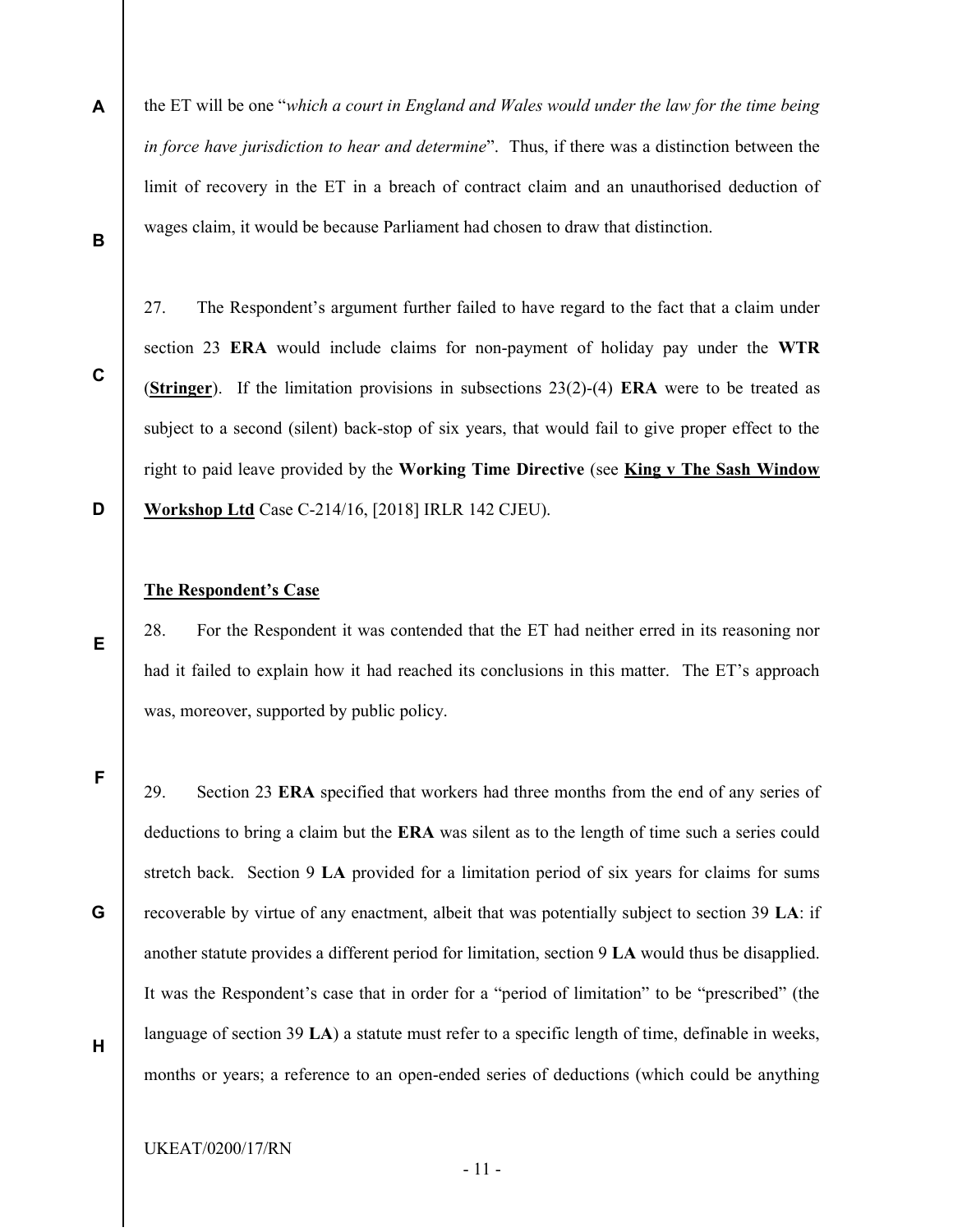A from two days to several decades) would not satisfy this criterion. There was thus no "other" period of limitation: section 23 ERA was silent as to limitation.

B

30. Indeed, the Claimant's case was predicated on the basis that section 23 did not specify how far back in time a claim might reach. That was, the Respondent submitted, entirely the point: there being no limit, there could be no limitation period such as would disapply section 9 LA. Moreover, given that the Claimant accepted that an award would be limited by the date the NMWA had come into force, he was allowing that a back-stop provision could be implied.

C

D

31. A limitation on unlawful deductions claims under the ERA to a period of six years had, moreover, been accepted - albeit without extensive argument - by the Court of Appeal in Alabaster v Barclays Bank plc (formerly Woolwich plc) [2005] ICR 1246. It had, further, been assumed in argument in Levez v T H Jennings (Harlow Pools) Ltd (No. 2) [1999] IRLR 764 EAT (Morison P presiding) - in which it was held that claims of unauthorised deductions were "juridically the same" as claims of a breach of the equality clause (see paragraph 23), and to the extent that it had been suggested that there might be no limit, this point had not been developed in argument and the EAT could not see any merit in it (see paragraph 27).

E

F

32. This could also be taken to have been Parliament's intention: it could have provided that there was no limit to a series of deductions but had not done so. Indeed, the Explanatory Memorandum to the 2014 Regulations, at paragraph 4.4, had specifically stated that the sixyear limitation period applied to unauthorised deductions claims under the ERA (albeit, acknowledging that some commentators had suggested that section 39 LA meant this might not be so). Whilst not binding on the EAT, that had to be persuasive as indicative of Parliament's understanding of the position.

H

G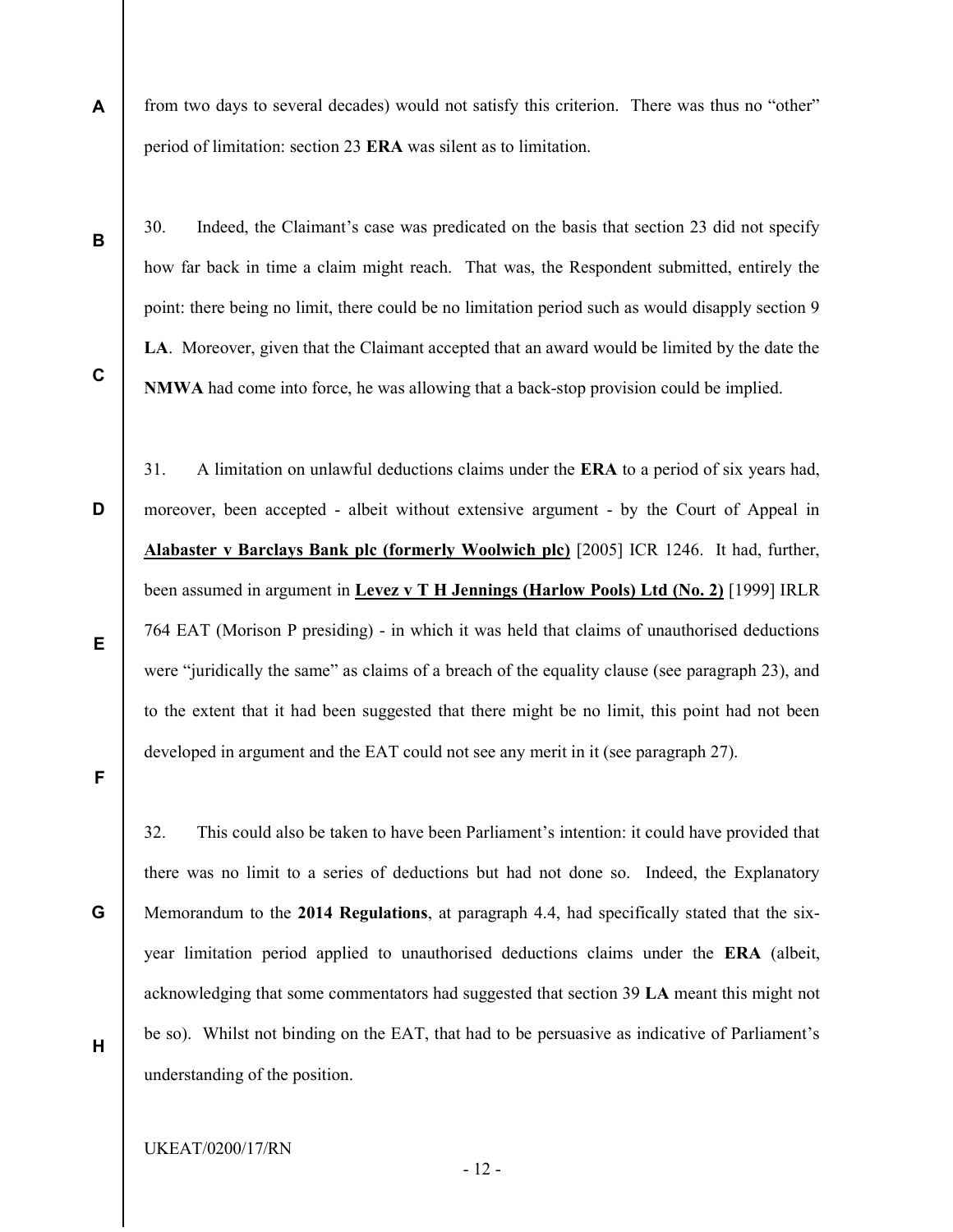A B 33. Had section 23 ERA simply provided that a claim had to be brought within three months of the deduction complained of, then this would have provided a clear period of three months for limitation sufficient to displace section 9 LA by virtue of section 39 LA. The unlimited nature of the series of deductions provision meant, however, that there was no such clarity and thus there was a need for section 9 LA, which imported a procedural limitation of six years.

C

D

E

F

34. If that was not correct, the Respondent urged that there were strong public policy reasons as to why limitation on unauthorised deduction of wages should not be permitted to extend back indefinitely. The Claimant's interpretation of the law would allow individuals to make claims extending back decades; that could not have been the intention of Parliament given how difficult the older parts of such claims would be to evidence, in particular where there might be a knock-on effect in terms of potential liabilities under the Transfer of Undertakings (Protection of Employment) Regulations 2006 ("TUPE"). Indeed, the Claimant implicitly allowed that a back-stop limitation could be inferred given that he was limiting his claim to the introduction of the NMWA. A six-year time limit would provide for certainty and consistency.

35. Allowing that, by virtue of section 205 ERA, unauthorised deductions claims can only be brought in the ET, there were many aspects of such claims that could be brought in other courts, in which case the relevant time limit would be six years.

G

H

36. It was, further, possible to draw an analogy with breach of contract claims in the ET, which were limited to six years (see Taylor v Central Manchester University Hospitals NHS Foundation Trust ET 2405066/12), despite the fact that Article 7 of the 1994 Order also only provided for a three-month period from termination of employment in which to bring a claim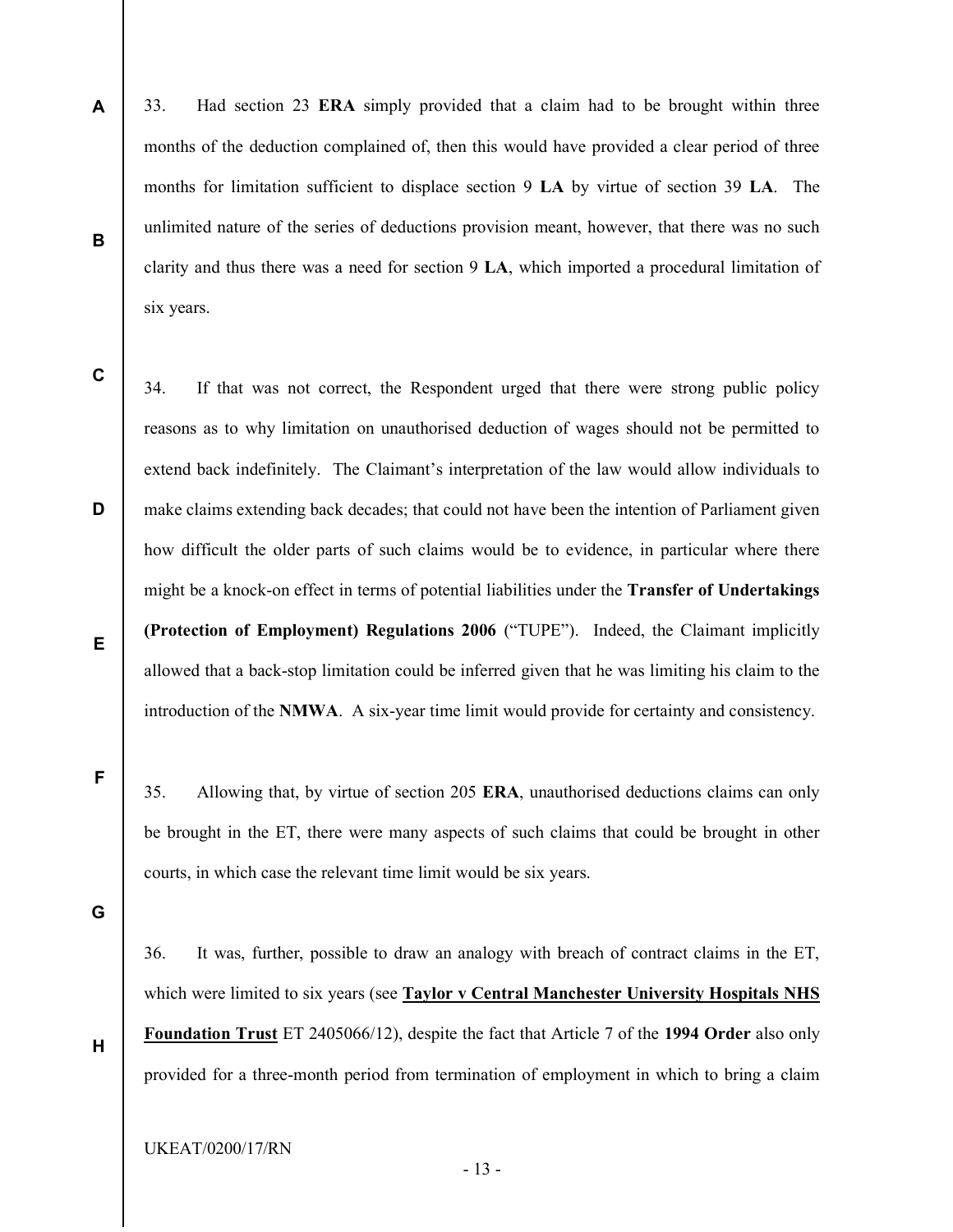and was similarly silent as to a point in the past beyond which a claim could not be made. The distinction between the time within which a claim had to be brought (three months) and the limitation on the period for which damages could be recovered could be seen as the difference between a jurisdictional time limit (the three months) and a procedural limitation (the six years), see the first instance decision in Taylor and note the distinction drawn in Radakovits v Abbey National plc [2010] IRLR 307 CA, between a statutory jurisdictional limitation rather than a "mere limitation" (paragraph 16): the effect of section 9 LA was to extinguish the remedy, it did not serve to extinguish the right to bring the claim itself. Although there was no principle of equivalence requiring unauthorised deductions to be subject to the same limitations as contract claims in the ET, there was a public policy reason for adopting a consistent approach in both types of claim.

37. It was, further, no argument against the Respondent's case that the 2014 Regulations had introduced an amendment to insert a two-year time limit. That did not mean that there was no limit before; it had simply taken time for legislation to catch up with what the law was or should have been (similar to the delay in amending the Equal Pay Act 1970 ("the EqPA") following **Levez**).

F

A

B

C

D

E

G

38. As for the other provisions relied on by the Claimant, this case did not concern holiday pay and the potential issues that might arise in such claims following **King**. Equally, it was unhelpful to seek to draw any analogy with section 123  $EqA$  given the material differences between the series of deductions (for the purposes of section 23 ERA) and the conduct extending over a period (for the purposes of section 123(3)  $EqA$ ). In any event, the Respondent would argue - following Levez - that there was a limitation under the EqA.

H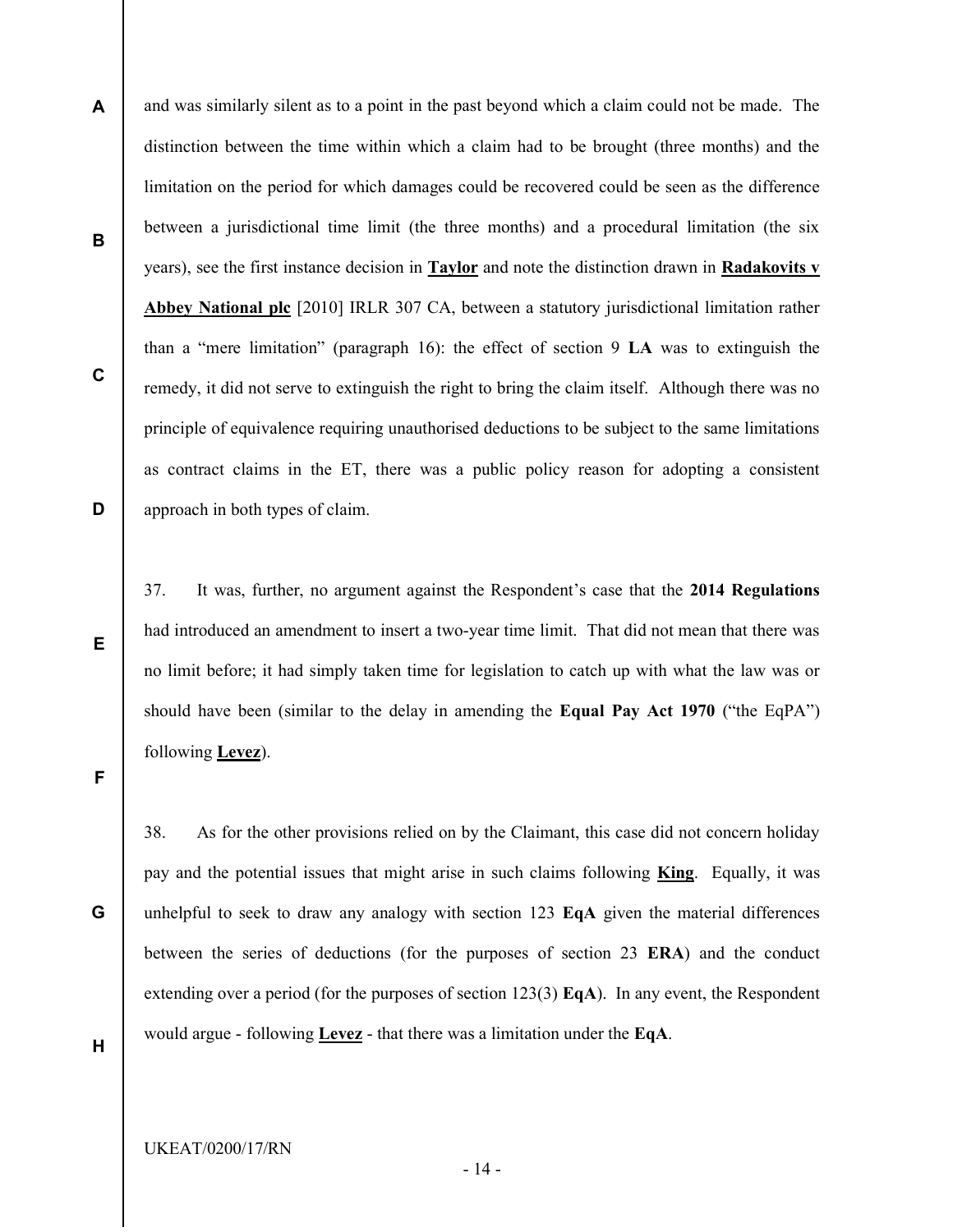## The Claimant in Reply

39. The Claimant rejected the argument that the EAT's decision in Levez assisted the Respondent: the EAT had held that section  $2(5)$  EqPA (which had limited compensation in an equal pay claim to a two-year period preceding the claim) was "a unique limitation" (see paragraph 24), hence the ruling that it was incompatible with the requirement to provide a full and effective remedy for breach of Article 119 of the European Treaty and the Equal Pay Directive (paragraph 25). There was, further, no distinction to be drawn between procedural and jurisdictional rights for these purposes (and see, in the equal pay context, per Lord Sumption at paragraph 42 Abdulla and ors v Birmingham City Council [2012] ICR 1419 SC); back-pay provisions were not the same thing as a period of limitation.

D

A

B

C

40. As for the Explanatory Memorandum relating to the 2014 Regulations, at most that provided a statement of departmental opinion, it said nothing of Parliament's intent.

E

41. It was, further, no argument against the Claimant that he accepted that a claim could not go back further than the introduction of the NMWA: that was not to imply a limitation period, but simply to recognise the basis of the entitlement for the claim.

F

#### Discussion and Conclusions

G 42. As acknowledged in the Explanatory Memorandum to the 2014 Regulations, different views have been expressed as to whether section 9 LA applies to actions for sums recoverable as unauthorised deductions of wages pursuant to section 13 ERA. It was assumed that it did in Alabaster and in Levez, but in neither case was argument heard on the point, and it is not suggested that these cases give rise to any binding ruling on the issue raised by the current appeal. Equally, although paragraph 4.4 of the Explanatory Memorandum to the 2014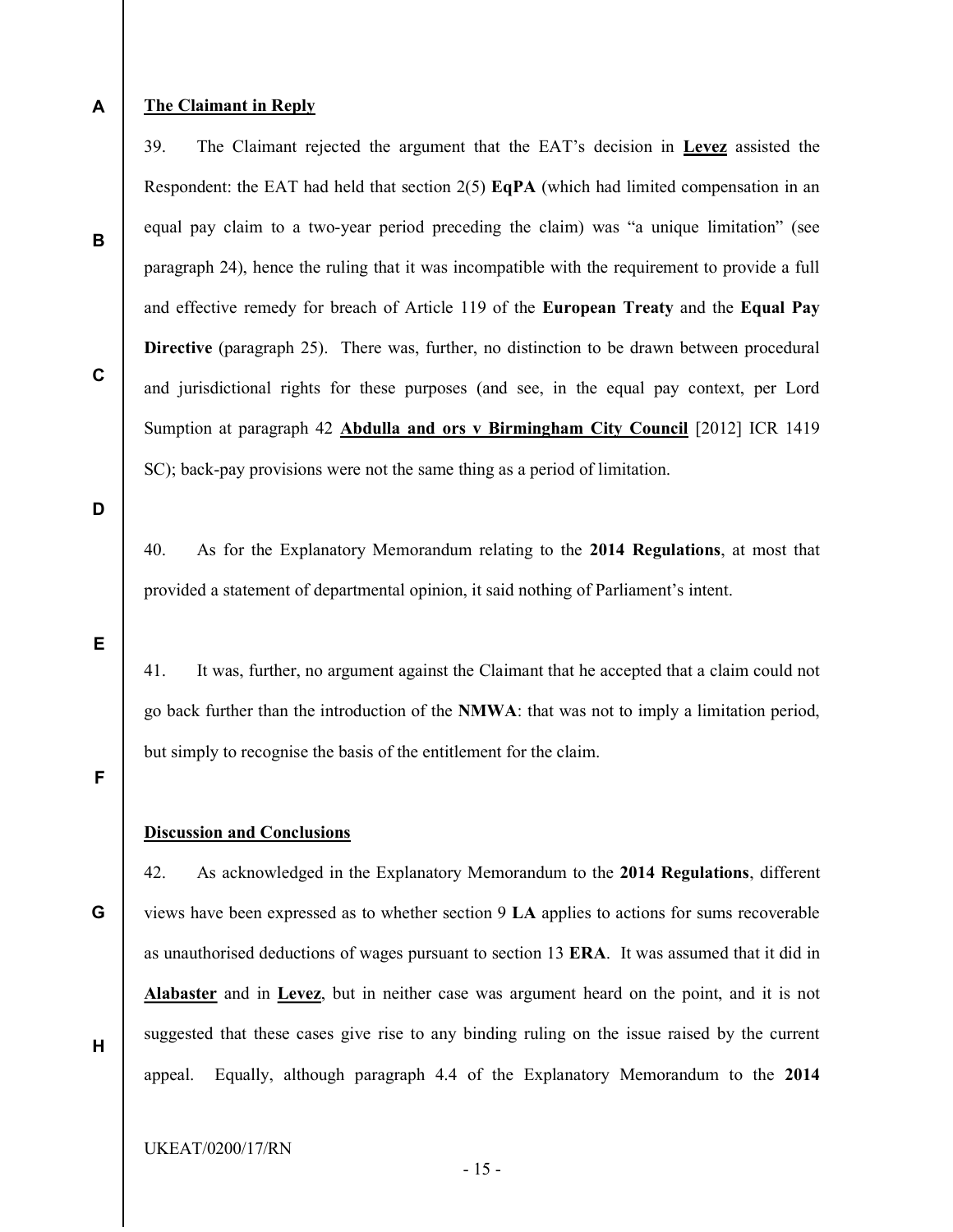- A B Regulations asserts that section 9 LA applies to unauthorised deductions claims under the ERA, that is no more than an expression of the view of the Department for Business, Innovation and Skills (it stands in contrast, for example, to the view expressed by the learned authors of Harvey on Industrial Relations and Employment Law, see BI [377]); it cannot be relied on as a statement of Parliamentary intent.
	- 43. That said, on its face it might seem that section 9 LA should indeed apply to unauthorised deductions of wages claims; such a claim being an "*action to recover [a] sum* recoverable by virtue of [an] enactment". The issue is whether section 9 is disapplied by virtue of section 39 LA, and that - in turn - requires determination of the question whether a claim of unauthorised deductions is subject to "a period of limitation ... prescribed by or under any other enactment"; here, the ERA.
	- 44. Having regard to subsections 23(2)-(4) ERA, the answer seems to be clear: a limitation is thus placed on unauthorised deductions claims by virtue of section 23 **ERA**, such that an ET can only consider a complaint presented before the end of a period of three months beginning with (I paraphrase) the deduction in issue. That being so, the simple answer would seem to be that section 39 LA applies and section 9 does not. Indeed, as Mr Green, for the Respondent, volunteered in argument, if a claim for these purposes was limited to a single deduction, no issue would arise: the Respondent would accept that subsection 23(2) ERA prescribes a period of limitation of three months beginning with the date of the deduction. The Respondent's objection is, however, to the suggestion that this is equally so in respect of a series of deductions. By subsection 23(3) ERA, it is provided that in such cases the references in subsection 23(2) to "the deduction" will be to "the last deduction ... in the series". The Respondent contends that this does not provide for a "period of limitation" as it only limits the

UKEAT/0200/17/RN

C

D

E

F

G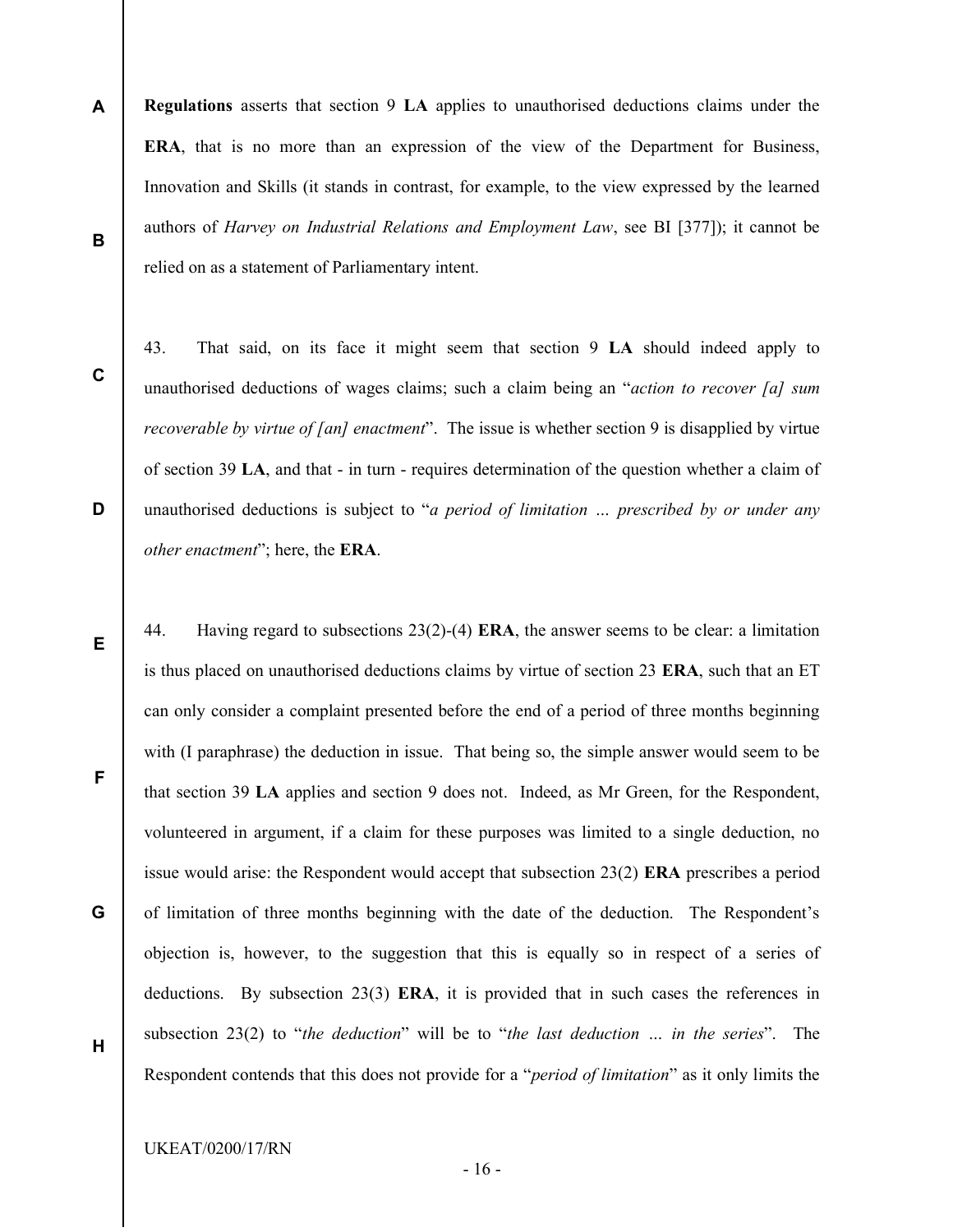A period within which a claim must be brought in respect of the last of the deductions. It makes no provision for a period of limitation for each of the deductions: for the first deduction, therefore, there is no time limit for an action to recover that sum by virtue of the ERA.

45. I am not persuaded by this argument. Subsection 23(3) ERA requires the ET to be

B

C

D

E

F

satisfied that there has been "*a series of deductions*" from wages. That is a question of fact. The ET will need to have found: "first a sufficient similarity of subject matter, such that each event is factually linked with the next in the same way as it is linked with its predecessor; and second ... a sufficient frequency of repetition" (see Bear Scotland, at paragraph 79). If, however, the ET is thus satisfied that there is such a series, subsection 23(3) prescribes a period of limitation: a claim to recover the sums that were thus the subject of the series of unauthorised deductions must be brought before the end of a period of three months from the last such deduction in the series. On a straightforward reading of the statute, an action to recover a series of unauthorised deductions is thus subject to a prescribed period of limitation.

46. This reading of subsection 23(3) ERA seems to me to be consistent with how Parliament chose to construct section 23 as a whole. It is the provision that enables the worker to present his or her complaint to the ET and subsections (2) and (3) are obviously intended to interrelate: if, as the Respondent accepts, there is a prescribed period of limitation in respect of a claim relating to a single deduction (subsection  $23(2)$ ), there is equally a period of limitation prescribed in respect of a claim relating to a series (subsection 23(3)). Hence the EAT's characterisation of the three-month time limit as "the limitation period applicable to Wages Act claims" (emphasis added) in Taylorplan (see at paragraph 15 of that case).

H

G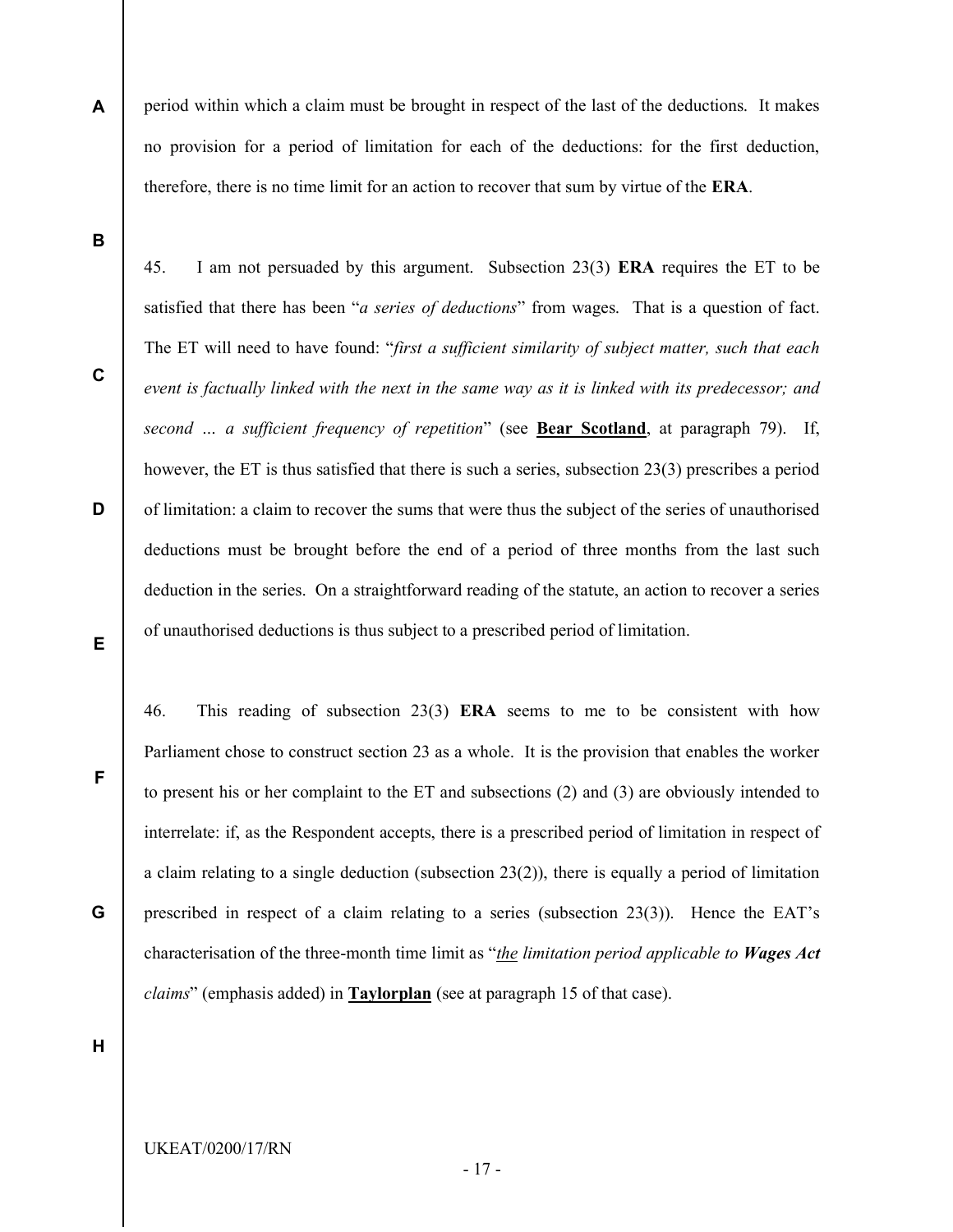A B C D 47. It was, of course, open to Parliament to provide greater prescription in terms of the relevant period of limitation: it could - as it has since done, by means of the 2014 Regulations have further provided that there was a back-stop to the period for which the ET might make any award. In the equal pay context, for example, a time limit is prescribed for bringing a claim before the ET - expressed as the "qualifying period" within which a claim has to be brought (see section 129 EqA) - and there is a limitation on the period for which arrears of remuneration or damages may be awarded - the "arrears date" (see section 132 EqA). Prior to January 2015, however, section 23 ERA prescribed no such limitation on the arrears that an ET could award, provided that the claim had been presented within the period of limitation of three months from the deduction, or the last of the series of deductions, in issue. Although, therefore, there was no limitation on arrears, there was thus still a "period of limitation" for the purposes of section 39 LA.

48. The Respondent argues that this was insufficient: it imposed a jurisdictional but not a procedural limitation. This was the argument that found favour with the ET; it concluded that section 23 ERA did not provide a limitation period for such a claim but was, rather, focussed on a different question: whether the ET had jurisdiction to hear the claim at all.

G

F

E

49. I am, however, unable to see that section 39 LA makes such a distinction. Subsections 23(2) and (3) ERA lay down a period of limitation for the bringing of claims before the ET; that is all that section 39 requires. Were there no such provision under Part II of the ERA, section 9(1) LA would apply such that no claim to recover unauthorised deductions could be brought after the expiration of six years from the date on which the cause of action accrued: a limitation that would similarly deprive the ET of jurisdiction.

H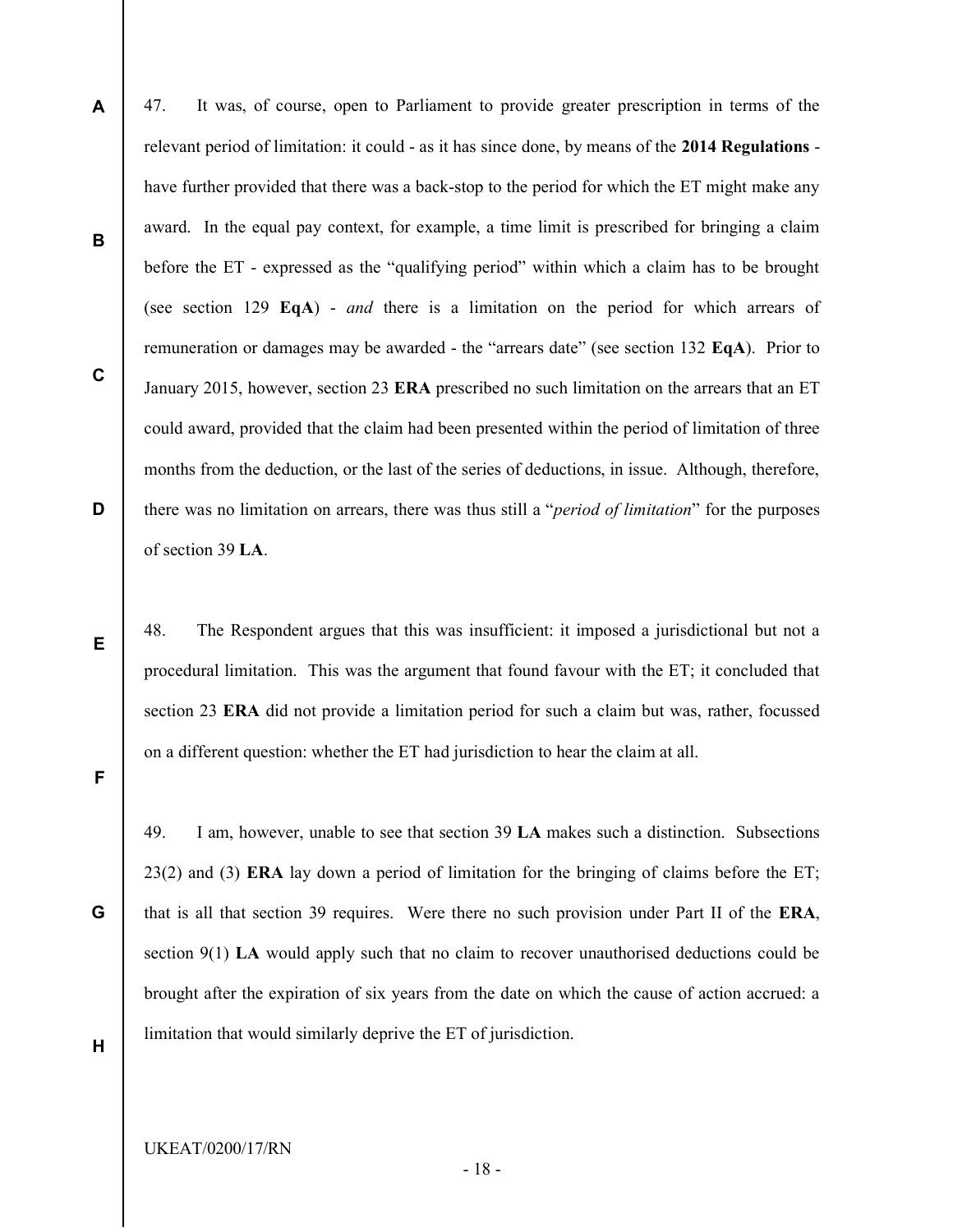- 50. By way of alternative argument, the Respondent objects that the approach urged by the Claimant cannot be consistent with public policy, not least as a six-year back-stop would apply to claims of unpaid wages if pursued as breach of contract claims in the civil courts or under the 1994 Order. For the Claimant, it is countered that public policy must have regard to the fact that Part II of the ERA provides important employment protections; the present case itself involving the Respondent's breach of its NMWA obligations over a number of years. It is further questioned whether there is any six-year limit on contract claims under the 1994 Order.
- C

A

B

D 51. On the question whether there is a six-year limitation on damages under the 1994 Order, that seems to me to be a moot point. By Article 7, there is a period of limitation in respect of the bringing of a claim, and, by Article 10, the ET is unable to make an award greater than £25,000. Otherwise, I cannot see that there is any limitation in terms of the period for which any award made by the ET might relate. That said, I can see that the requirement, under Article 3 - that the claim made must be one which "*a court in England and Wales would under* the law for the time being in force have jurisdiction to hear and determine" - might be said to import a six-year limitation on any award. Apart from thus acknowledging the arguments on the point, I am not sure it is helpful for me to state any view on this issue. More specifically, I do not consider that it assists in identifying where any principle of public policy would fall when considering the wholly distinct regime under the unauthorised deductions provisions. Whereas a claim under the 1994 Order can only be brought after the employment has ended (see Article 3(c)), the worker bringing an unauthorised deductions claim may still be in employment and there may be good reasons why she would not wish to pursue a claim in those circumstances. The 1994 Order is, further, concerned solely with contract claims; that is not the case with claims under Part II of the ERA, "wages" being more broadly defined than simply as sums due under the contract. There is no entirely straightforward read-across from the

- E
- F

G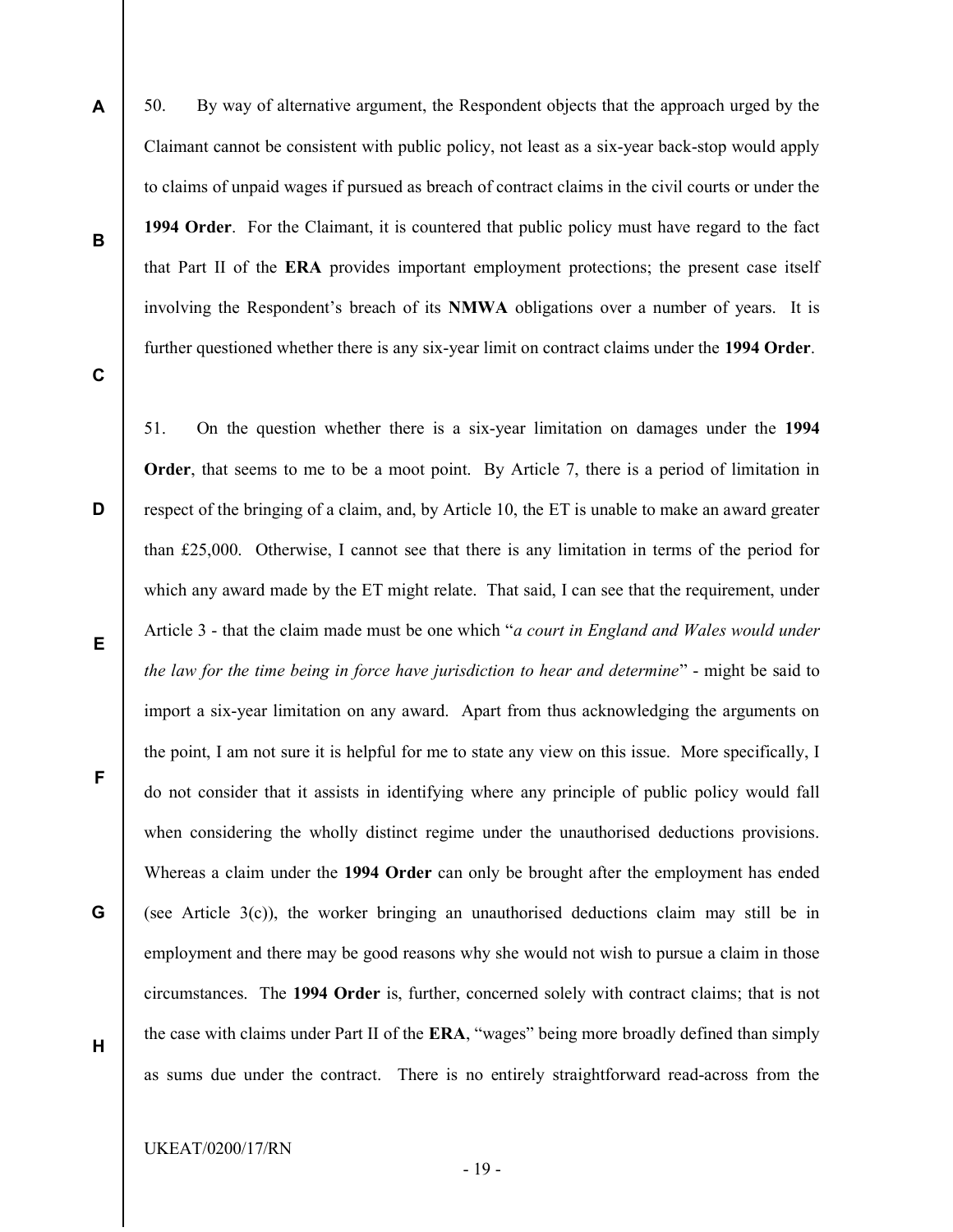- A statutory protection against unauthorised deductions from wages to the regime applicable to breach of contract claims in the civil courts.
- B

C

D

52. In contrast, although the language used in the discrimination context at section 123(3) EqA is not identical to section 23(3) ERA, there are obvious similarities in the approach Parliament has chosen to adopt when addressing the issue of the imposition of a limitation period in claims involving a series of acts or omissions, whether described as a series of unauthorised deductions (section 23(3)  $\textbf{ERA}$ ) or as conduct extending over a period (section 123(3) EqA). As the Claimant has observed, although there have been many cases concerned with how ETs should deal with claims of discriminatory conduct extending over a number of years, it has not been suggested that the answer might simply be provided by the imposition of a time limit pursuant to section 9 LA.

- 53. More generally, I do not consider there is an easy answer as to what public policy would dictate in this context. I appreciate the real-world difficulties for many employers facing unauthorised deductions claims going back many years; the failure to pay sums "properly payable" may not have been intentional; employers will no doubt point to the development of case-law in the context of the NMWA and under the WTR. That said, Part II ERA is intended to provide an important statutory protection for workers; in this context, they are simply claiming those sums that were properly due to them. They were, moreover, required to bring such claims within three months of the deduction in issue - or the last in a series of deductions by virtue of subsections 23(2) and (3). Ultimately, I am satisfied that section 23 ERA thus prescribed a period of limitation such as to displace the application of section 9 LA and on that basis I therefore allow this appeal.
- E

G

F